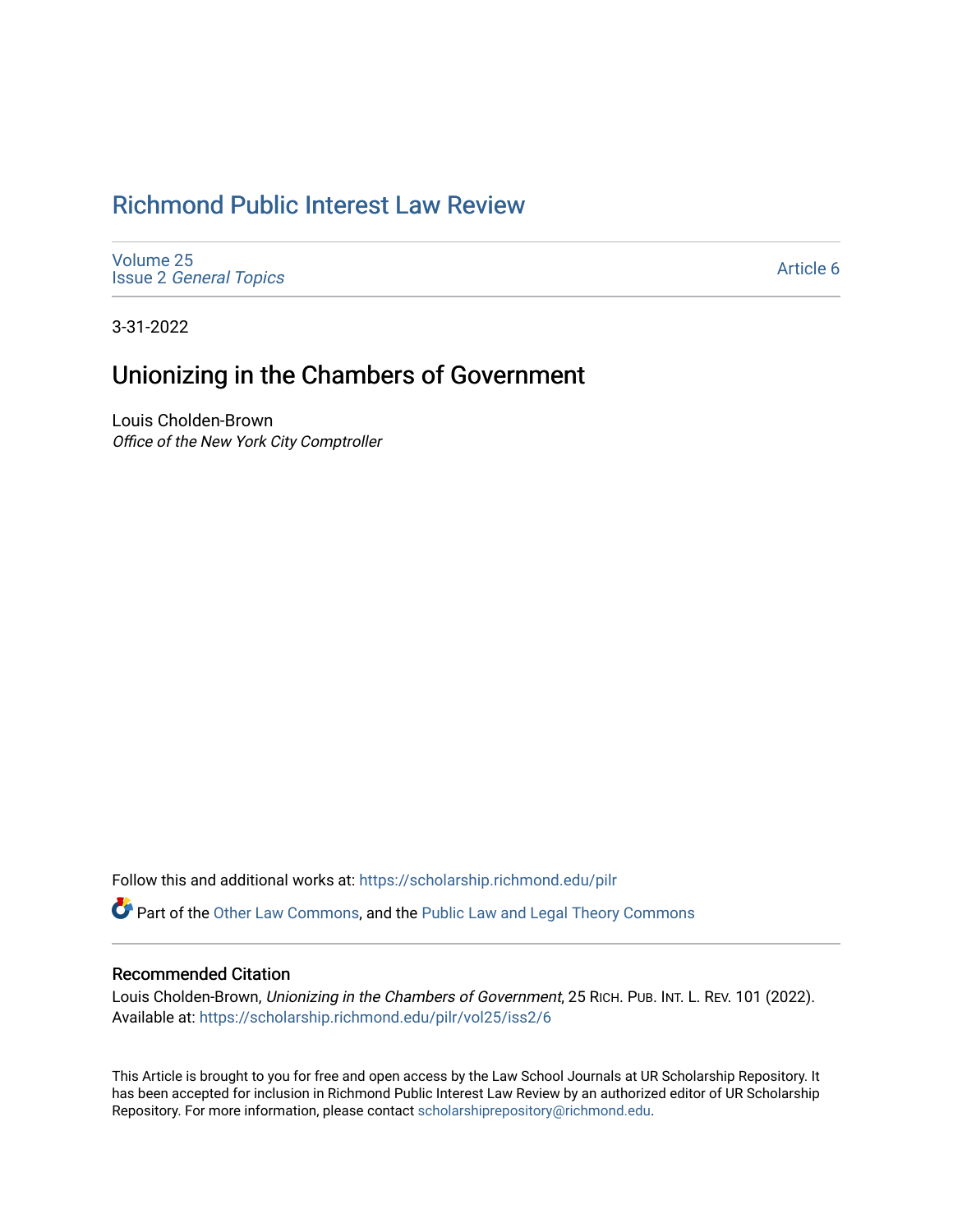*Louis Cholden-Brown\**

<sup>\*</sup> Senior Advisor and Special Counsel for Policy & Innovation, Office of the New York City Comptroller. Affiliation is provided for identification purposes only. The views expressed are the author's alone and do not represent the position of the Comptroller or any other organization or person with whom he is presently or formerly affiliated. Gratitude goes out to Aditi Bagchi and the attendees at the 2020 Colloquium on Scholarship in Employment and Labor Law.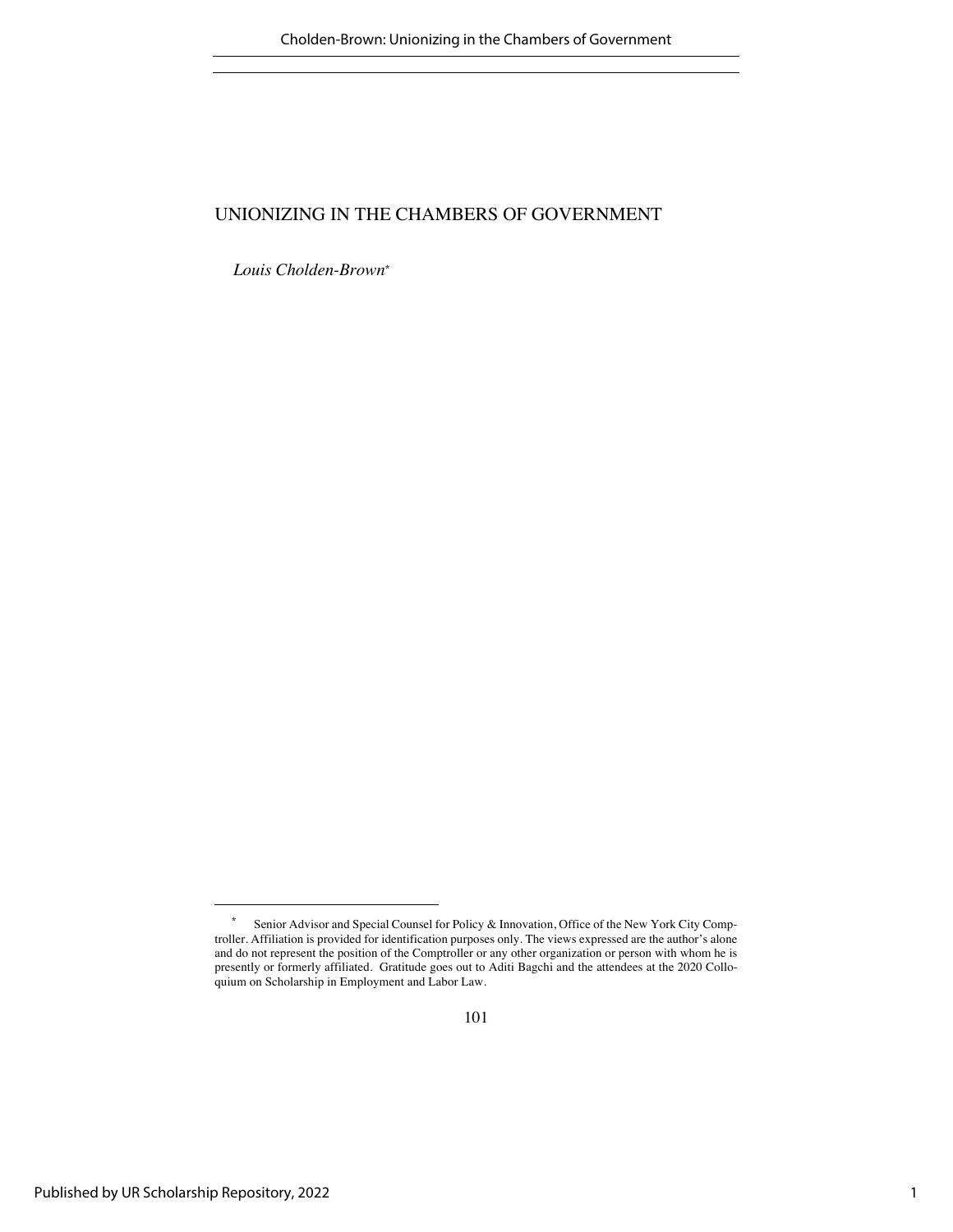# ABSTRACT

*As overall union membership stagnates nationwide due to the contraction of traditionally unionized industries, labor organizations have made historic inroads into new, highly volatile employment sectors, including digital media, tech, political campaigns, and the gig economy. One such sector that has seen new life is state and local legislative employees. Excluded from coverage by the National Labor Relations Act, legislative employees have been subject to disparate labor rights, job protections, and terms and conditions of employment across and within states. While efforts to secure collective bargaining rights for this sector have occurred over the past twenty-five years, the simultaneous yet uncoordinated unionization efforts since August 2019 of staff in six seven states and Congress have brought new national attention to the issue. As member-organizers seek to build a nationwide movement of legislative employee bargaining, this essay considers the lessons of existing and past legislative, judicial, and organizing efforts. Each organizing attempt offers a unique response to a distinct set of laws, actors, and geography; while some of those choices may be replicable elsewhere, more likely any future campaigns will need to be bespoke. As we enter the third year of a pandemic that continues to destabilize traditional workplaces, additional efforts, drawing inspiration and lessons from existing units, will continue to appear and contribute in yet another unique manner to this stillemergent area of public sector organizing.*

# **INTRODUCTION**

As overall union membership stagnates nationwide due to the contraction of traditionally unionized industries, labor organizations have made historic inroads into new, highly volatile employment sectors, including digital media, tech, political campaigns, and the gig economy.<sup>1</sup> One such sector that has seen new life is state and local legislative employees. Excluded from coverage by the National Labor Relations Act, legislative employees have been subject to disparate labor rights, job protections, and terms and conditions of employment across and within states. While efforts to secure collective bargaining rights for this sector have occurred over the past twenty-five years, the simultaneous yet uncoordinated unionization efforts since August 2019 of staff in seven states and Congress have brought new national attention to the issue.

<sup>&</sup>lt;sup>1</sup> Steven Greenhouse, *The Faces of a New Union Movement*, THE NEW YORKER (Feb. 28, 2020), https://www.newyorker.com/culture/photo-booth/the-faces-of-a-new-union-movement; Dan Kopf, *Union Membership in the US Keeps on Falling, Like Almost Everywhere Else*, QUARTZ (Feb. 5, 2019), https://qz.com/1542019/union-membership-in-the-us-keeps-on-falling-like-almost-everywhere-else.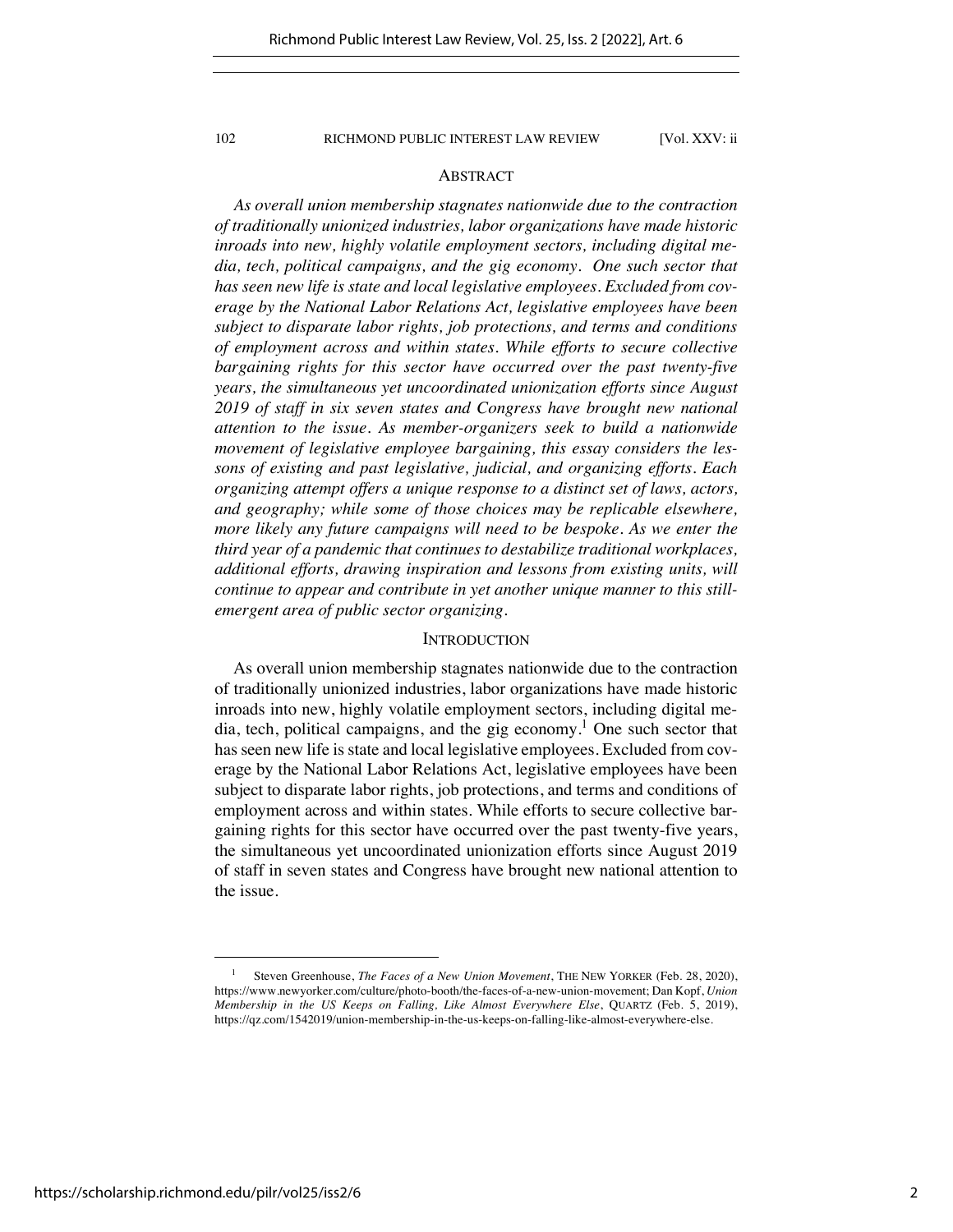As member-organizers seek to build a nationwide movement of legislative employee bargaining, this essay considers the lessons of existing and past legislative, judicial, and organizing efforts. Each organizing attempt offers a unique response to a distinct set of laws, actors, and geography; while some of those choices may be replicable elsewhere, more likely any future campaigns will need to be bespoke.

In many jurisdictions, the at-will status,<sup>2</sup> civil service status,<sup>3</sup> total num $ber<sup>4</sup>$  or salaries and benefits<sup>5</sup> of legislative employees are either directly codified or the processes for determination are outlined by local or state law.  $6 \text{ A}$ law adopted by the legislative body corresponding to a putative union may be subject to change as part of negotiations and may, arguably, raise issues of conflict.<sup>7</sup> Within a state that has approved such legislation, a prospective municipal organizing effort must contend with significant constraints on the areas of bargaining.

<sup>&</sup>lt;sup>2</sup> *See, e.g., NAPOLEON, OH., CHARTER §* 2.10 (2000) ("Council shall appoint... employees to directly serve the Council, all of whom shall serve at the pleasure of Council and all of whom shall be suspended or removed by Council at any time, with or without cause"); *but see* STAMFORD, CT., CODE OF ORDINANCES § 40-152 (2021) ("The services of the position of Legislative Aide are to be obtained on a contractual basis for a period not to exceed five (5) years. Such contract shall be approved with the advice and consent of the Board of Representatives…. Such contract will be in accordance with the terms and conditions of the work specifications attached to this ordinance, and any terms and conditions relative to conditions of employment, which may be negotiated when reasonably necessary to carry out the purposes of this ordinance."); *see also* MO. REV. STAT. § 21.155(4) (1973) (requiring the passage of a resolution to allow employees to continue in employment after adjournment).

<sup>3</sup> *See, e.g.,* CINCINNATI, OH. ADMINISTRATIVE CODE § 101-37 (2021); STAMFORD, CT. CODE OF ORDINANCES § 40-151 (2021); ANNE ARUNDEL CNTY, MD., CODE § 802(13) (2005).

<sup>4</sup> *See*, *e.g.*, N.J. REV. STAT. § 40:69A-60.5 (2020) (setting number of permitted staff based on municipal population); CINCINNATI, OHIO CODE OF ORDINANCE § 101-37 (2021) (Each member of council shall have the power of appointment for three full-time and three part-time unclassified positions in the legislative service of the council); BUFFALO, N.Y., CHARTER § 3-7 (2021) ("appoint … staff to the common council as deemed necessary for the proper functioning of the common council, provided that, until January 1, 2006, such other staff to the common council shall be limited in number to 37."); MO. REV. STAT. § 21.155(2)-(3) (2021) (each member may employ one stenographer or secretary).

<sup>5</sup> *See*, *e.g.*, N.J. REV. STAT. § 40:69A-60.5 (2020) (as of 2019, the salaries of council aides are adopted by ordinance, they were previously capped at \$15,000); CINCINNATI, OHIO, CODE OF ORDINANCE § 101-39 (2021); JERSEY CITY, N.J. CODE OF ORDINANCE § 53-7 (exempting aides from workday regulations).<br> $6$ 

See, e.g., CHARTER OF ALBANY CNTY ch. C, art. 2, § 204.

<sup>7</sup> Sean Greene, *New Castle County Council Overrides Veto, Approves Council Employee Pay Raise*, WDEL.COM (Mar. 11, 2020) https://www.wdel.com/news/new-castle-county-council-overrides-veto-approves-council-employee-pay/article\_a4b818ec-6358-11ea-a252-cf7b1ec354c1.html.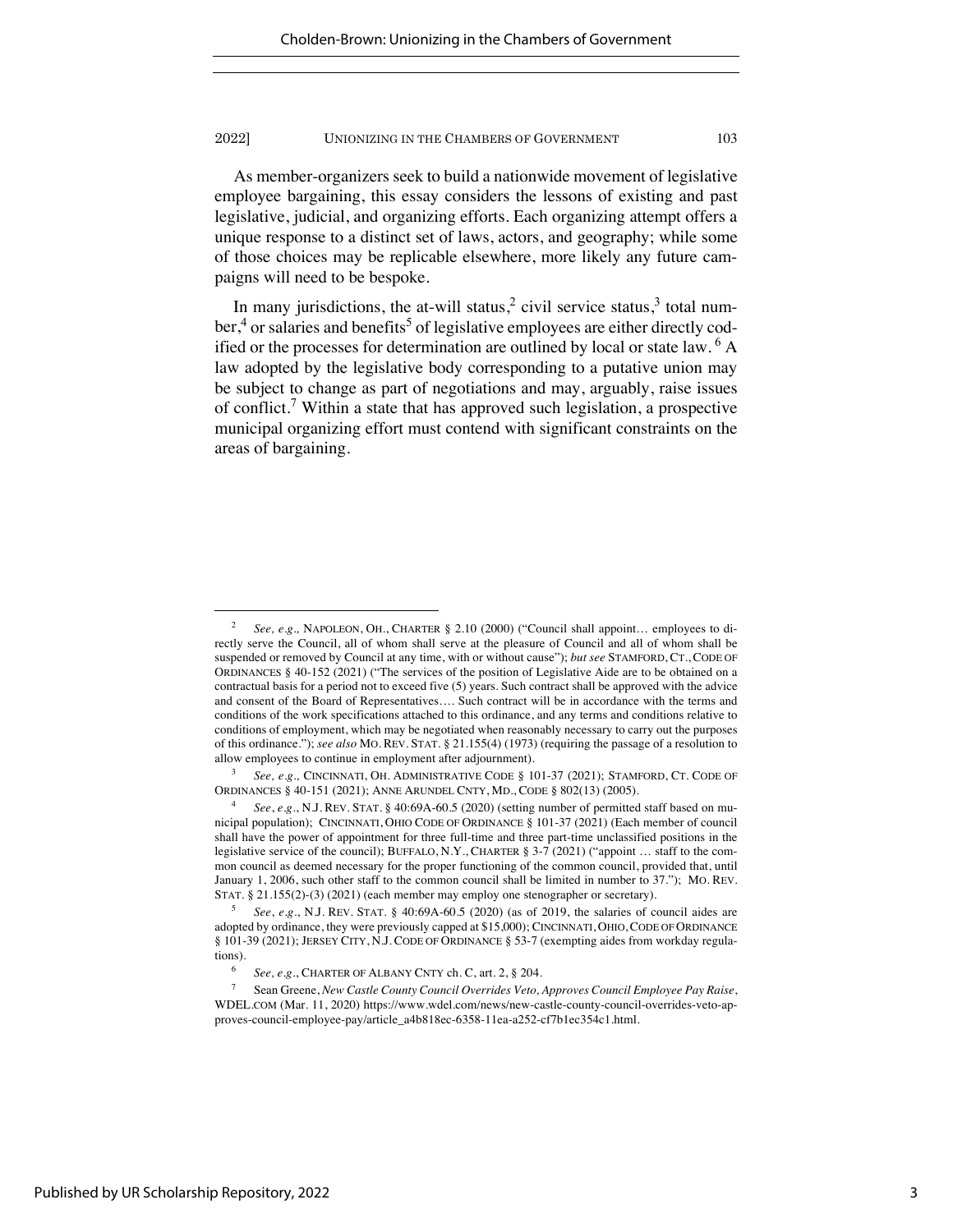While the legislative branch sets its own budget in some political subdivisions, it is capped elsewhere by ordinance or subject to negotiation.<sup>8</sup> Greater budget flexibility corresponds to an increased ability to raise salaries or fringe costs as part of collective bargaining. In some states and localities, the legislative body is tasked with approving memorandums of understanding and collective bargaining agreements.<sup>9</sup> Such responsibility can potentially raise the imprimatur of conflicts of interest, either for contracts covering legislative employees or other members of an employee organization with which they have affiliated.<sup>10</sup> Even within these universally at-will relationships, most staff operate under a presumption of job security with an acknowledgment that their tenure will conclude at the end of the elected official's term, which can be upset by sudden departures of the member.<sup>11</sup> While many of these considerations weigh on the wisdom or futility of organizing within a given statehouse or municipal legislature, the legality and protections afforded to staff seeking to engage in such activities vary widely.

Section I begins by charting the history of federal labor law, the comparatively recent expansion of collective bargaining to federal employees, and its exclusion of the sub-federal public sector workforce. This section continues with a review of the history of the Congressional Accountability Act, which first applied federal labor and employment law to the legislative branch, and new organizing by congressional staff to finally fully extend its protections. Section I concludes with a survey of the status of state-level public sector

<sup>8</sup> *See, e.g.*, N.Y.C., N.Y. CHARTER § 243 (2004); ANNE ARUNDEL CNTY., MD., CODE art. VII, § 704 (2005); FLA. STAT. ANN. § 11-135 (Westlaw through 2021 first Reg. Sess. & Spec. "A" Sess. 27 Leg.); ALLEGHENY CNTY. PA. CHARTER § 5-305.01(C) ("The appropriation in each annual operating budget for [the] County Council[]… shall not exceed 0.4% of the County's annual locally levied tax revenues…"); CHARTER OF ALBANY CNTY., N.Y. § 204 ("within the appropriations approved by the county executive for such staff").

<sup>9</sup> *See, e.g.*, FAIRBANKS, ALASKA CODE OF ORDINANCES § 42-1; CONN. GEN. STANT. ANN. § 5-278 (Westlaw through 2021 Reg. Sess. & 2021 June Spec. Sess.) (The General Assembly may approve any such agreement as a whole by a majority vote of each house or may reject such agreement as a whole by a majority vote of either house.); N.H. REV. ST. ANN. § 273-A:3 (through 2021 Reg. Sess.) (Only cost items shall be submitted to the legislative body of the public employer for approval at the next annual meeting of the legislative body); PROVIDENCE, R.I. CODE OF ORDINANCES § 17–27 (1982) ("No collective bargaining agreement between the City of Providence and any labor organization shall become effective unless and until ratified by the Providence city council.").

<sup>&</sup>lt;sup>10</sup> CHARTER OF BUFFALO, N.Y. § 3-7 (2000). A potentially similar issue is presented by jurisdictions like Buffalo, NY where the Common Council is empowered "to fix the salary and compensation of every officer and employee of the city except as may be otherwise provided by law."

<sup>11</sup> Ass'n of Legis. Emp. (@NYCCouncilUnion), TWITTER (Jan. 26, 2020, 12:38 PM), https://twitter.com/NYCCouncilUnion/status/1221487531042246656 ("As CM Espinal moves on, 7 staffers are now left in precarious employment. When a CM decides to resign before the end of term, staff are unexpectedly left without jobs. NYC Council needs a clearer process and avenues for employee protection and transition."). Some jurisdictions anticipate this scenario better than others. CINCINNATI, OHIO CODE OF ORDINANCES § 101-37 (2013) ("Should a member of council vacate office before the expiration of a council term, the council may extend the appointment of the council member's appointees for a term not to extend beyond the assumption of office by the council member's successor in office.").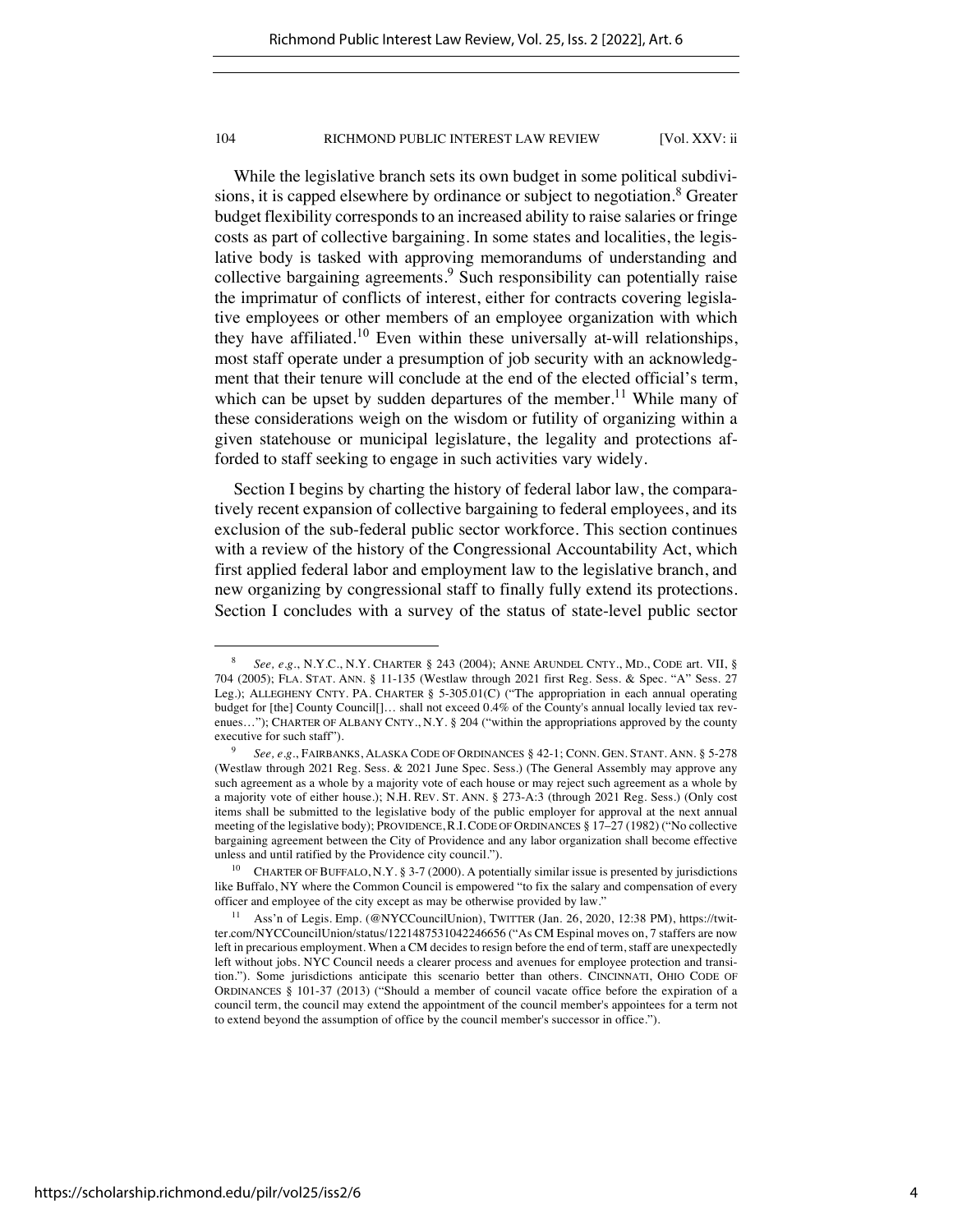labor law, identifying which jurisdictions do and do not extend the right to organize to governmental employees generally, and in some cases specifically to legislative staff. Section II discusses those statehouses and municipal legislatures where staff have unionized or sought to, as well as legislative efforts in additional states to extend existing public sector labor regimes to the chambers. The article concludes with an analysis of pervasive hurdles and considerations for staff seeking to initiate a collective bargaining campaign.

# I. STATUS OF FEDERAL AND STATE PUBLIC SECTOR COLLECTIVE BARGAINING LAW

Unionization of public sector employees has historically been disfavored, and to the extent that it has been permitted, it is generally accompanied by greater constraints than confronted by private sector employees. While the first union of governmental employees, the National Association of Letter Carriers, was formed in 1889, "gag rules" imposed by President Theodore Roosevelt and William Howard Taft via Executive Orders precluded employee organizations from lobbying Congress.<sup>12</sup> The 1912 Lloyd-LaFollette Act guaranteed federal employees the right "to furnish information to either House of Congress, or to a committee or Member thereof" and allowed them to join labor organizations, as long as such organizations forbade strikes against the government.<sup>13</sup> The National Labor Relations Act of 1935, which guaranteed private sector employees the right to self-organize, form labor organizations, collectively bargain, and engage in concerted activities including strikes, excluded government employees.<sup>14</sup> President Franklin D. Roosevelt encapsulated the fears that justified this exclusion, arguing that "the process of collective bargaining...cannot be transplanted into the public service...The very nature and purposes of government make it impossible for administrative officials to represent fully or to bind the employer in mutual discussions with government employee organizations."<sup>15</sup>

The Labor Management Relations ("Taft-Hartley") Act of 1947, which severely restricted the activities and powers of labor unions, prohibited federal employees from striking or joining union leadership.<sup>16</sup> Executive Order 10988, issued by President Kennedy in 1962, granted federal employees the

<sup>12</sup> CIVIL SERVICE COMM'N, COLLECTIVE BARGAINING FOR PUBLIC MANAGER (STATE AND LOCAL): PREFERENCE MATERIALS 2 (1975), https://files.eric.ed.gov/fulltext/ED117381.pdf.

 $13$  5 U.S.C. § 7211 (1978).

<sup>14</sup> 29 U.S.C. § 157 (1947).

<sup>&</sup>lt;sup>15</sup> Letter on the Resolution of Federation of Federal Employees Against Strikes in Federal Service (Aug. 16, 1937), available at https://www.presidency.ucsb.edu/documents/letter-the-resolution-federation-federal-employees-against-strikes-federal-service.

<sup>&</sup>lt;sup>16</sup> Labor Management Relations Act of 1947, Pub. L. 80-101, ch. 7, subch. II, 29 U.S.C. § 158(b).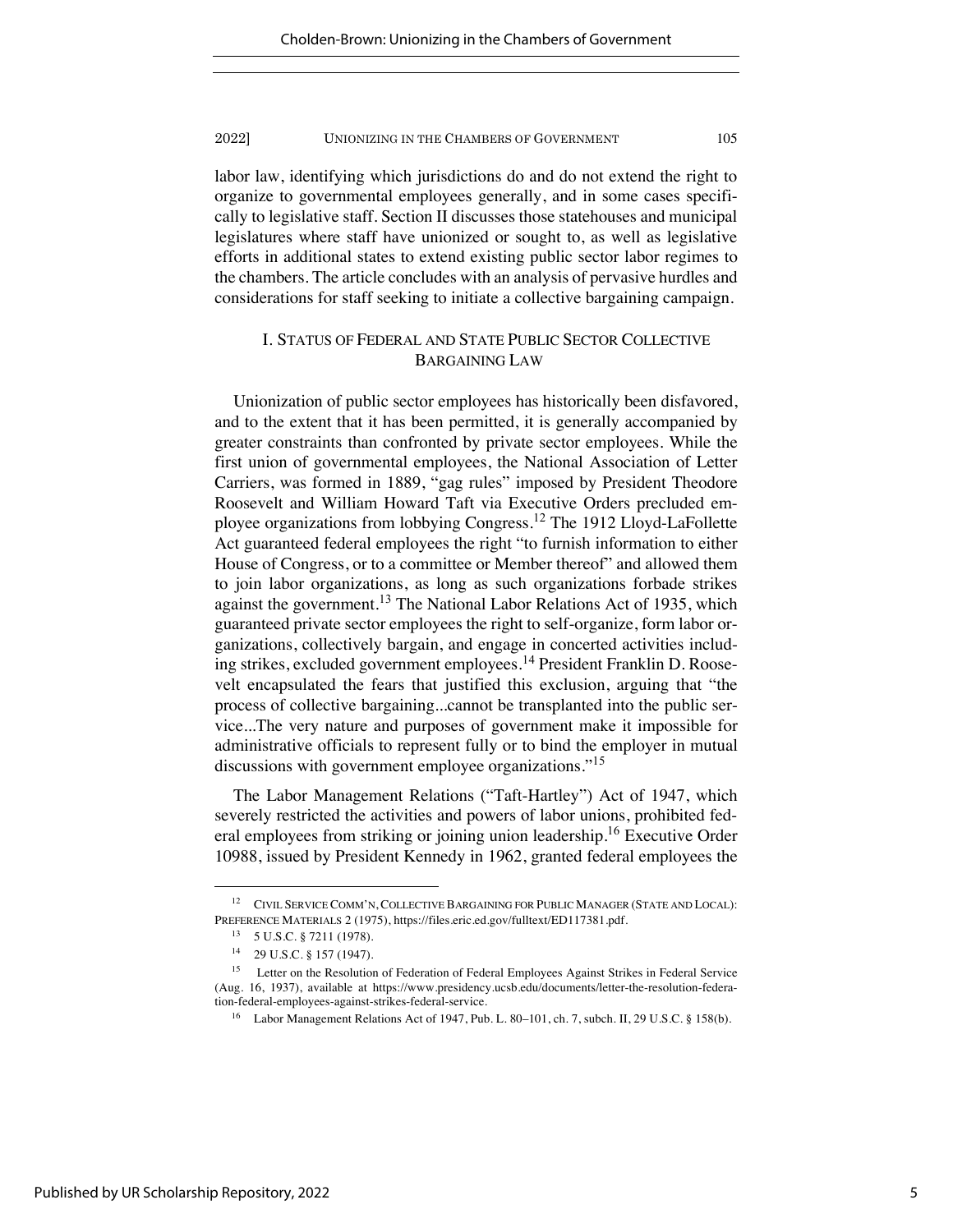right to engage in collective bargaining through labor organizations, and was subsequently expanded in 1969 by President Nixon and further in 1975 by President Ford.<sup>17</sup> Title VII of the Civil Service Reform Act of 1978, the Federal Service Labor-Management Relations Statute, finally codified collective bargaining rights for executive branch federal employees in statute.<sup>18</sup> However, compared to the permitted scope of bargaining under private-sector labor law, the Federal Service Labor-Management Relations Statute ("FSLMRS") substantially restricts the subjects on which public-sector unions may negotiate. Wages and fringe benefits, which are fixed pursuant to various federal statutory provisions, are off-limits to bargaining, and federal agencies are expressly given a wide range of substantive management rights.<sup>19</sup>

# *A. Congressional Accountability Act*

The Congressional Accountability Act ("CAA") in 1995 altered the exclusion of legislative branch employees from the protections of eleven federal workplace laws, including the FSLMRS, and established the Office of Compliance ("OOC") to administer the newly-applicable laws.<sup>20</sup> The OOC was directed to adhere to existing Secretary of Labor regulations for each of the eleven workplace statutes, unless it determined that modifying such regulations would be more effective for implementation of the covered right.<sup>21</sup> Failure to issue a rule, or secure Congressional approval, would trigger statutory coverage based on "the most relevant substantive executive agency regulation" except as it pertained to employees' rights to join a union and engage in collective bargaining under the FSLMRS.<sup>22</sup> Though included in the CAA, this carve-out reflected the largely partisan split in the positions of leadership. Senate Majority Leader Trent Lott stated that "[p]ersonally I don't think there should be unions in those offices" while House Minority Whip Representative David E. Bonior argued that "[a]ll Americans should have the right to organize, to work together for fair and decent wages, safe working conditions and a more just society. That's a basic American right."23

Section 220(e) of the CAA directed that anyone employed on a legislator's

<sup>17</sup> Exec. Order No. 10988, 27 Fed. Reg. 551 (Jan. 19, 1962); Exec. Order No. 11491, 34 Fed. Reg. 210 (Oct. 31, 1969); Exec. Order No. 11838, 40 Fed. Reg. 27 (Feb. 7, 1975).

<sup>18</sup> Pub. L. No. 95-454, § 701, 92 Stat. 111 (1978).

<sup>19</sup> Civil Service Reform Act of 1978, Pub. L. No. 95-454, § 701, 92 Stat. 1111, 1198 (codified at 5 U.S.C. § 7106).

<sup>&</sup>lt;sup>20</sup> Congressional Accountability Act of 1995, Pub. L. No. 104-1, 109 Stat. 3 (codified at 2 U.S.C. § 1301) [hereinafter Congressional Accountability Act].

<sup>&</sup>lt;sup>21</sup> Congressional Accountability Act § 202(d)(2).

<sup>&</sup>lt;sup>22</sup> Congressional Accountability Act  $\S$  411.

<sup>23</sup> Eric Schmitt, *Congress Staff May Not Gain Right to Union*, N.Y. TIMES (July 23, 1996), https://www.nytimes.com/1996/07/23/us/congress-staff-may-not-gain-right-to-union.html.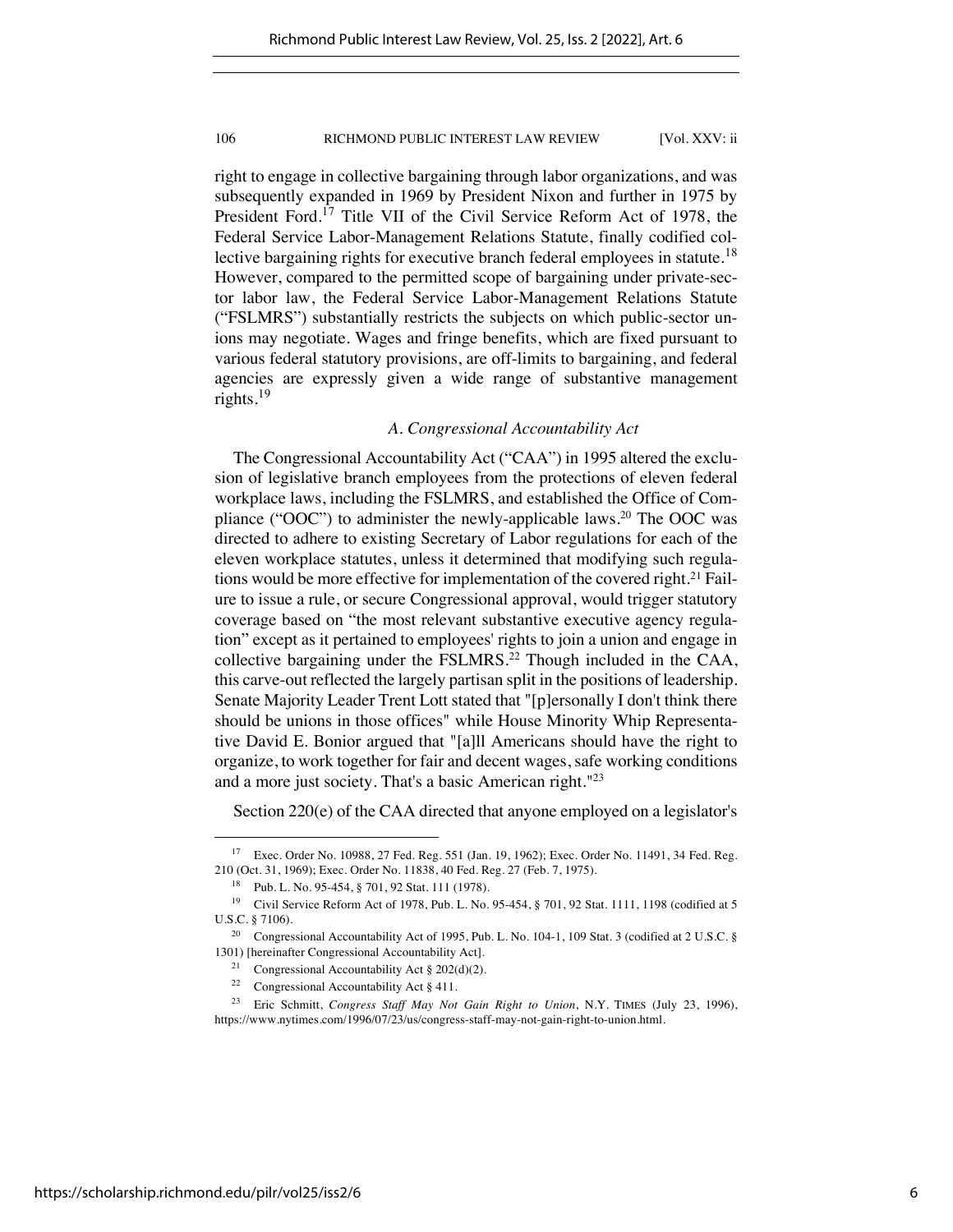personal staff, as well as staff employed by a committee or leadership, was to be excluded from exercising FSLMRS rights if the OOC determined that "such exclusion is required because of … a conflict of interest or the appearance of a conflict; or … Congress's constitutional responsibilities."24 A congressional failure to approve the OOC rule regarding these issues would result in a denial of such protections to the listed employees.<sup>25</sup> The special provisions governing 220(e) rulemaking were designed to address potential conflicts that employee unionization would bring to Congressional labor law functions.

Opponents hypothesized that problematic situations included unionization by those committee staff overseeing union and management issues such as "where Printers Union Local 999 comprised of the Senate Labor Committee managed a Senate investigatory hearing on crime" in the union, or "where Teamster members of the House Rules Committee expedite the bill that would create a legislative ban on striker replacement workers."<sup>26</sup> Others argued that congressional unionization did not raise concerns distinct from the Executive Branch, being that agency legislative affairs office employees, who are not excluded from the FSLMRS, had comparable legislative responsibilities and "Schedule C" appointees who regularly filled agency policymaking positions, and who too were protected by FSLMRS, were political rather than career appointees like Congressional staff.<sup>27</sup>

Before issuing final rules, the OOC received written comments from two House committee chairs and an additional House member, each of whom argued that broad exclusions from FSLMRS coverage were warranted. Alternatively, the Inspector General of the House, the Secretary of the Senate, and representatives of three unions each maintained that the OOC should create no categorical exclusions, but should instead adjudicate employee eligibility for FSLMRS protection on a case-by-case basis.28 A 28-page submission from House Oversight Chair Rep. Bill Thomas objecting to initial recommendations from the Board noted that due to the small size of offices and lack of physical barriers between employee work stations, screening employees for confidential information regarding the member's legislative positions and strategies or labor-management issues would be virtually impossible and union membership would "directly impair the alter ego relationship between

<sup>24</sup> Congressional Accountability Act of 1995 § 220(e).

<sup>25</sup> *Id*. at § 220.

<sup>26</sup> James T. O'Reilly, *Collision in the Congress: Congressional Accountability, Workplace Conflict, and the Separation of Powers*, 5 GEO. MASON L. REV. 1, 33 (1996).

<sup>27</sup> James J. Brudney, *Congressional Accountability and Denial: Speech or Debate Clause and Conflict of Interest Challenges to Unionization of Congressional Employees*, 36 HARV. J. ON LEGIS. 1, 71–72  $(1999)$ .

<sup>28</sup> *Id.* at 12–13.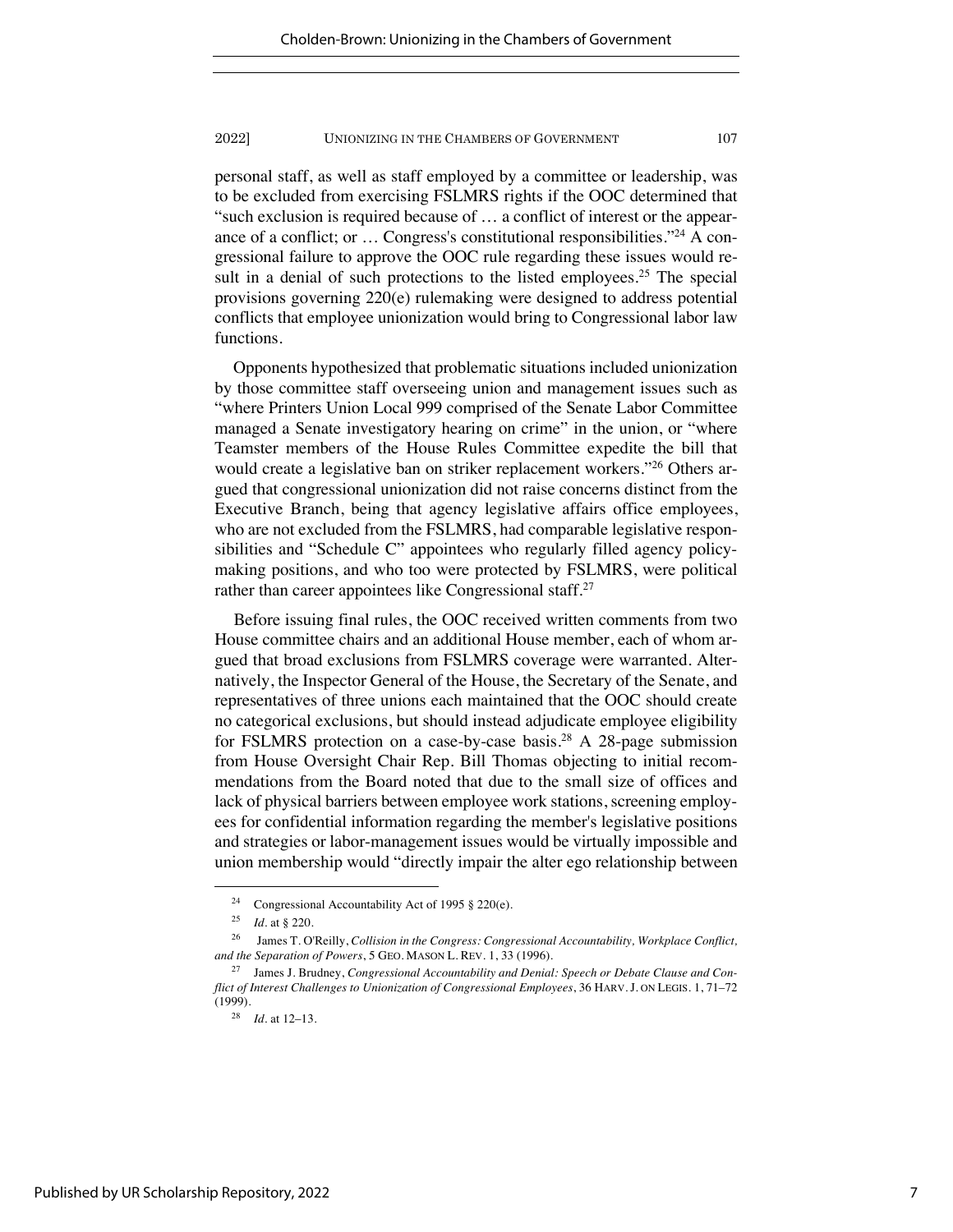a member and a unionized staffer" by creating a potential conflict of interest between union loyalty and loyalty to a member and their legislative priorities.29

The OOC adopted final regulations and submitted them to Congress for approval on August 19, 1996.<sup>30</sup> The OOC found that no exclusions were necessary: just as the provisions of the FSLMRS "are sufficient to allow the Executive Branch to carry out its constitutional responsibilities, [they similarly] are fully sufficient to allow the Legislative Branch to carry out its constitutional responsibilities."31 Further, the argument that collective bargaining is "inherently inconsistent" with the conduct of Congress' constitutional responsibilities was directly at odds with the statutory instruction to adhere to the existing law to "the greatest extent possible."32 The Board rejected Members' interest in "hiring and firing on the basis of 'political compatibility,'" the close working relationships between covered staff and their principals, and the close physical quarters of the offices, as justifications for additional permissible exclusions.33 The majority report determined that the FSLMRS's exclusion of supervisory, managerial and confidential employees categorically resolved any conflicts of interest faced by employees whose jobs involved labor-management policy or practices.<sup>34</sup> Moreover, the suggestion "that exclusion of employees in personal, committee, leadership and party caucus offices" was necessary to address "the most important legislative conflict of interest issue—the appearance or reality of influencing legislation," had no foundation in the law which the Board is bound to apply.<sup>35</sup>

A concurrence noted that as the FSLMRS narrowly confined the permitted subjects of bargaining and by barring strikes and slowdowns eliminated most of labor's leverage, any fears of extending it to Congressional staff were misplaced, "unless one fears the (minimal) requirement that a Congressional employer and its employees communicate about terms and conditions of employment (or, at least those not set by statute) before the employer sets them."<sup>36</sup> Two of the five Board members dissented from the final rule.<sup>37</sup> The dissent faulted the Board for relying "upon past precedents and concepts which we believe inapplicable or at least not determinative of the complex

- <sup>30</sup> 142 CONG. REC. 22,000 (1996).
- <sup>31</sup> 142 CONG. REC. 22,004 (1996).
- $32 \, Id.$
- <sup>33</sup> *Id.*
- <sup>34</sup> 142 CONG. REC. 22,002 (1996).
- <sup>35</sup> *Id.*
- <sup>36</sup> 142 CONG. REC. 22,008 (1996).
- <sup>37</sup> *Id.*

<sup>29</sup> Schmitt, *supra* note 23.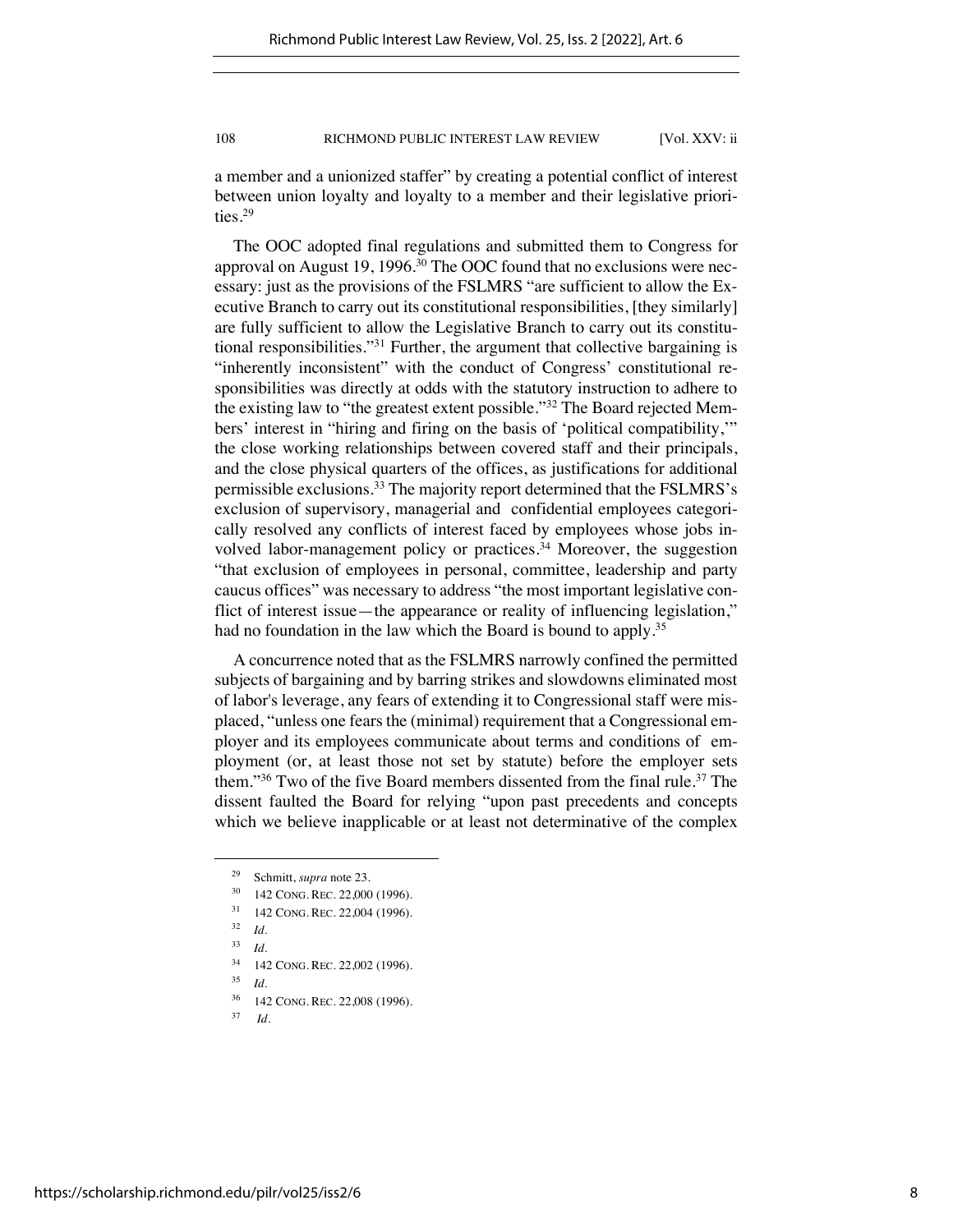issue raised."38 The dissenters found the comparison of Executive Branch functions with the legislative process "to be without any legal or constitutional support."39 They acknowledged that case-by-case adjudication of coverage might be the best means of assuring procedural due process, but still expressed concerns that given the transient nature of congressional offices and employees, which in some circumstances might change biennially, caseby-case adjudication might not be resolved "until the employee or the office itself is no longer part of Congress."40

Because the regulations did not make the exemptions he had sought in his testimony, House Oversight Chairman Thomas, perhaps responding to an invitation from the dissent, $41$  attempted to remand them to the Board, claiming they "fail[ed] to address issues of fundamental importance to the House of Representatives."42 The remand was rejected by Board Chair Glen Nager, who responded that "the action of the committee raises serious concerns with respect to the independence of the board."43 The remand led to a stalemate that has persisted to the present, and which was described by Senator Chuck Grassley, author of the CAA, in 1998 as "a disgrace to the principles supporting the CAA."44 In 1996, Congress extended the same eleven workplace statutes to employees of the White House and the Executive Office of the President.45

Notwithstanding Congress' failure to adopt the OOC regulations, within two years, there appeared to be little interest among staff to unionize. In a 1997 survey conducted by The Hill, only nine of eighty respondents indicated an interest in organizing, though fifty-nine indicated that they did not believe their employing member would be opposed.<sup>46</sup> Staffers who had previously met in hopes of forming a union acknowledged that their efforts had flagged as the prospects dimmed.47 While Members of Congress are able to voluntarily recognize unions in their office in the absence of the adopted regulations

<sup>38</sup> 142 CONG. REC. 22,010 (1996).

<sup>39</sup> *Id.*

<sup>40</sup> 142 CONG. REC. 22,011 (1996).

<sup>&</sup>lt;sup>41</sup> *Id.* ("If this dissent has some resonance, perhaps the Congress might consider returning it to the Board with some guidance as to its intentions regarding the factors to be considered and methodology to be followed by the Board in reaching its recommendations.").

<sup>42</sup> A.B. Stoddard, *Impact of Labor Law on the Hill is Minimal*, THE HILL, Mar. 19, 1997 (available via LexisNexis).

<sup>43</sup> *Id.*

<sup>44</sup> Senator Charles Grassley & Jennifer Shaw Schmidt, *Practicing What We Preach: A Legislative History of Congressional Accountability*, 35 HARV. J. ON LEGIS. 33, 48 (1998).

<sup>45</sup> Presidential and Executive Office Accountability Act, Pub. L. No. 104-331, 110 Stat. 4053 (1996) (codified as amended in scattered sections of 3 U.S.C.).

<sup>46</sup> Stoddard, *supra* note 42.

<sup>47</sup> *Id.*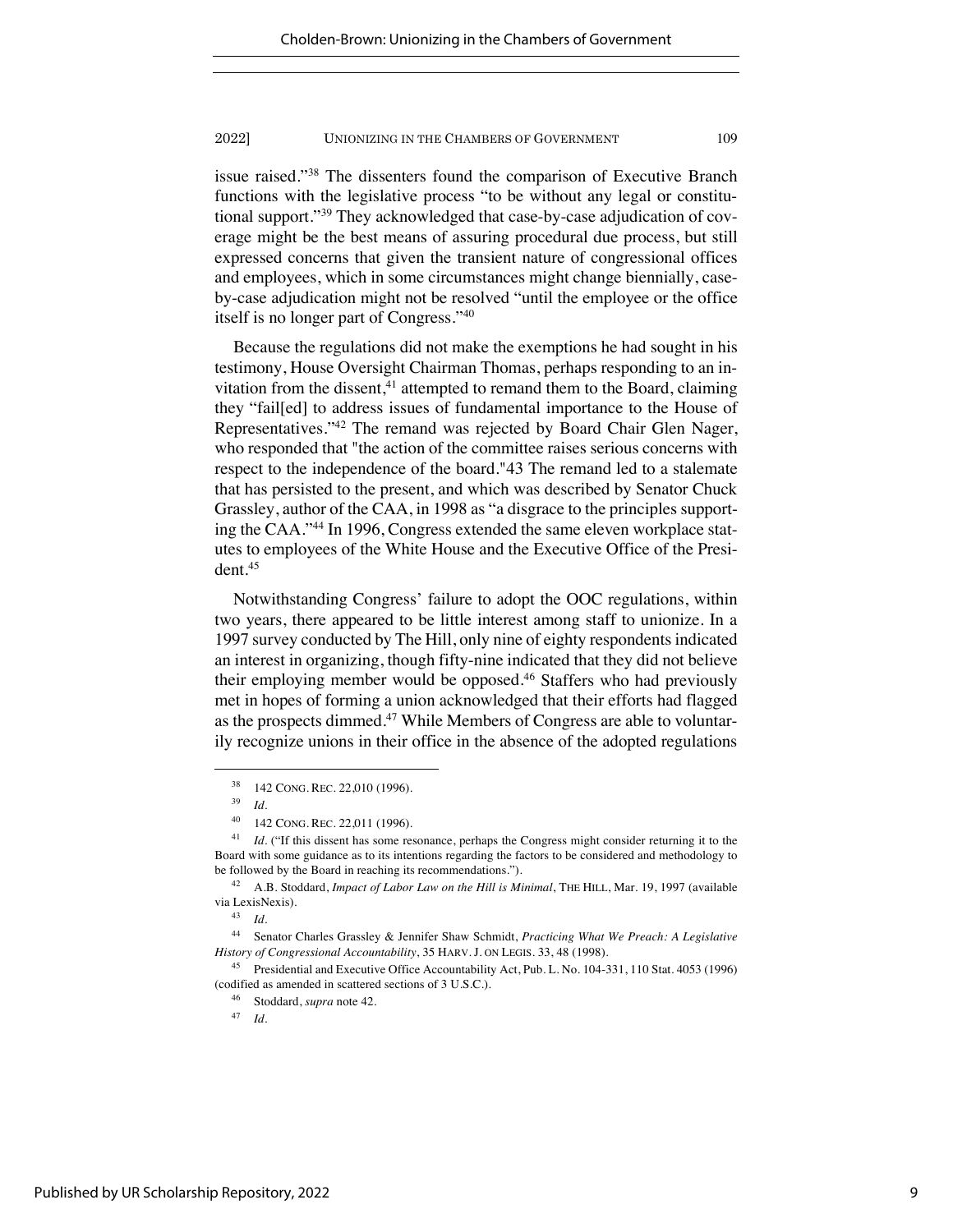and staff are not prohibited from organizing, they lack protections extended to other federal workers and lack recourse if a Member refuses to recognize the putative unit. Instead, in recent years, various of the ten staff associations have joined together to produce a policy report on racial justice and reform, increase diversity among Capitol Hill staff, and address the aftermath of the January 6th attack on the Capitol.<sup>48</sup>

However, in February 2022, it became evident that these public activities did not fully encapsulate the extent of staff grievances nor the scope of their organizing intentions. The results of a five-hundred person survey conducted by the Congressional Progressive Staff Association released in January revealed that 47% of respondents struggled to pay bills, 85% of respondents believed Congress was a toxic work environment, and 91% of respondents wanted to see more protections to give them a voice at work.<sup>49</sup> Having initially dodged the question , Speaker Nancy Pelosi clarified her support via Twitter for a hypothetical staff unionization effort on February 3, 2022.<sup>50</sup> The next day, the Congressional Workers Union ("CWU") went public and quickly garnered the social media support of over seventy members of Congress.51 That same week, CWU revealed that they had been organizing for a year "amid a growing reckoning with poor pay and hostile working conditions" and were seeking "meaningful changes to improve retention, equity, diversity, and inclusion on Capitol Hill."52 According to CWU organizers, notwithstanding certain terms and conditions that were statutorily protected from bargaining, such as health insurance, they could still bargain over telework policies and health safety protocols, vacation time, paid sick and family leave, and disciplinary and office procedures as well as pay as long as the

<sup>48</sup> Luke Broadwater, *Congressional Aides Unite to Push for Change at the Capitol After the Riot*, N.Y. TIMES (Mar. 11, 2021), https://www.nytimes.com/2021/03/11/us/congressional-aides-capitolriot.html.

<sup>49</sup> CONG. PROGRESSIVE STAFF ASS'N, BRIEFING: CONGRESSIONAL WORKING CONDITIONS SURVEY 7, https://static1.squarespace.com/static/616b86c93a6fd661d131ee40/t/61f08a1ce6f4ed211c8d51d6/164 3153948206/CPSA+Briefing.pdf (last visited Mar. 29, 2022).

<sup>50</sup> Bryan Metzger and Kayla Epstein, *Pelosi Says She Would Support Congressional Staff Unionizing 'If and When Staffers Choose to Exercise That Right*,*'* BUS. INSIDER (Feb. 3, 2022), https://www.businessinsider.com/nancy-pelosi-dodges-dear-white-staffers-instagram-capitol-hill-unionization-2022-2. Pelosi's Deputy Chief of Staff Drew Hammill tweeted: "Like all Americans, our tireless Congressional staff have the right to organize their workplace and join together in a union. If and when staffers choose to exercise that right, they would have Speaker Pelosi's full support." Drew Hammill (@Drew\_Hammill), TWITTER (Feb. 3, 2022, 4:17 PM), https://twitter.com/Drew\_Hammill/status/1489347324216238083.

<sup>51</sup> Emily Wilkins & Ian Kullgren, *Hill Staff Trying to Unionize Need Bosses' Approval First,* BLOOMBERG L. (Feb. 7, 2022), https://news.bloomberglaw.com/daily-labor-report/hill-staff-trying-to-unionize-need-their-bosses-approval-first.

<sup>52</sup> Congressional Workers Union (@Congress\_Union), TWITTER (Feb. 4, 2022, 11:00 AM), https://twitter.com/Congress\_Union/status/1489629962705551361.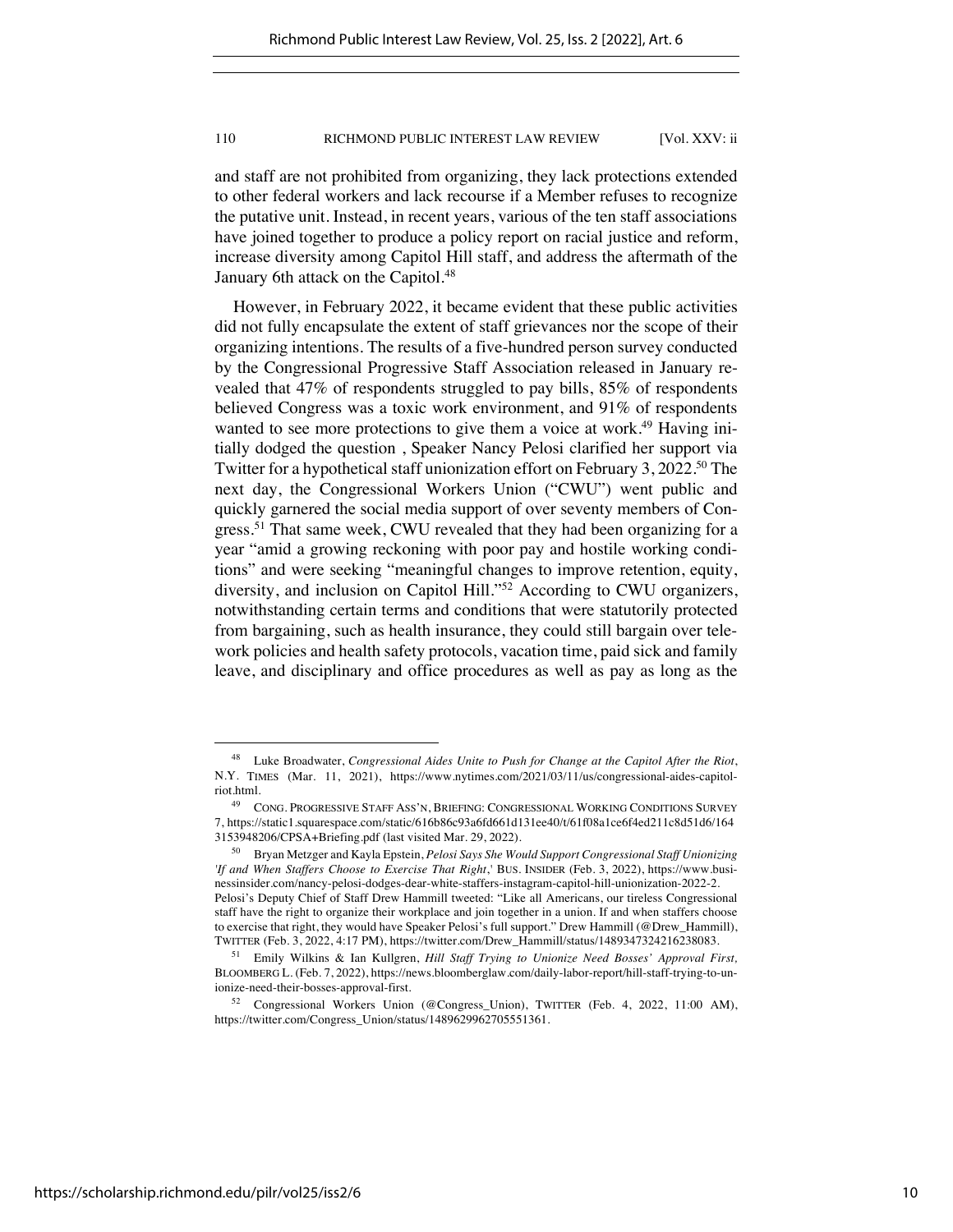total remained within the office's Member's Representational Allowance.<sup>53</sup> which was increased by 21% in March, the largest increase since it was established in 1996 alongside the  $CAA$ <sup>54</sup> At the outset, CWU membership measured in the double-digits of Democratic staff from among the approximately 10,000 total employees.<sup>55</sup> Organizers shared, however, that conversations had begun with a few staffers grousing prior to the January 6th attack, but the events of January 6th were "the straw that broke the camel's back…[as] that question of people just not feeling safe has been a huge part of it" and interest grew into weekly meetings.56

While support from Pelosi and Schumer was effusive, Republican leaders from both houses were united in opposition, variably characterized it as "nuts" and "a terrible idea."<sup>57</sup> Even Senator Grassley, who years earlier had taken to the pages of a law journal to decry the failure to adopt the proposed rules at initial completion, faced with a potentially imminent unionization effort, categorized the potential 500 bargaining units as "complicated."58 In the House, the Democratic majority can adopt the resolution for their member offices and committees introduced by Rep. Andy Levin at CWU's direct request, which boasted 165 cosponsors, by a simple majority. Advancing the resolution in the Senate to perform the corresponding activation or agree to the concurrent resolution necessary for Congressional Budget Office or OCWR staff themselves to unionize, however, would require a sixty vote majority.59 Such a threshold is likely beyond reach especially in light of skepticism expressed by Sen. Joe Manchin, though Sen. Sherrod Brown has signaled his intention to introduce the resolution regardless.<sup>60</sup>

<sup>53</sup> Emily Wilkins (@emrwilkins), TWITTER (Mar. 3, 2022, 5:13 PM), https://twitter.com/emrwilkins/status/1499508209446539278/photo/2.

<sup>54</sup> Abby Vesoulis, *Inside the Capitol Hill Staffers' Effort to Unionize Congress*, TIME (Mar. 26, 2022), https://time.com/6160944/capitol-hill-staff-union-congress/.

<sup>55</sup> Kayla Epstein, *After Pelosi's Comments, Capitol Hill Staffers Are Trying to Unionize. Here's the Complicated Process it Would Take to Make That a Reality*, BUS. INSIDER (Feb. 4, 2022), https://www.businessinsider.com/capitol-hill-staff-congressional-workers-union-process-pelosi-levin-2022-2.

<sup>56</sup> Chris Cioffi and Jim Saksa, *Hill Staffers Are Organizing. What Could Their Unions Look Like?,* ROLL CALL (Feb. 9, 2022), https://rollcall.com/2022/02/09/hill-staffers-unionizing-what-could-that-looklike/.

<sup>57</sup> Jordain Carney & Cristina Marcos, *Questions Loom Over How to Form Congressional Staff Union*, THE HILL (Feb. 10, 2022), https://thehill.com/homenews/house/593605-questions-loom-over-howto-form-congress-staff-union; John Nichols, *Congressional Staffers Are Organizing a Much-Needed Union*, THE NATION (Feb. 11, 2022), https://www.thenation.com/article/economy/congress-staff-union/; Caroline Vakil, *Congressional Staffers Launch Efforts to Unionize Amid Support From Democratic Leadership*, THE HILL (Feb. 4, 2022), https://thehill.com/homenews/house/592897-congressional-stafferslaunch-efforts-to-unionize-amid-support-from-democratic.

<sup>58</sup> Grassley & Schmidt, *supra* note 44; Carney & Marcos, *supra* note 57.

<sup>59</sup> Nichols, s*upra* note 57.

<sup>60</sup> *Id.*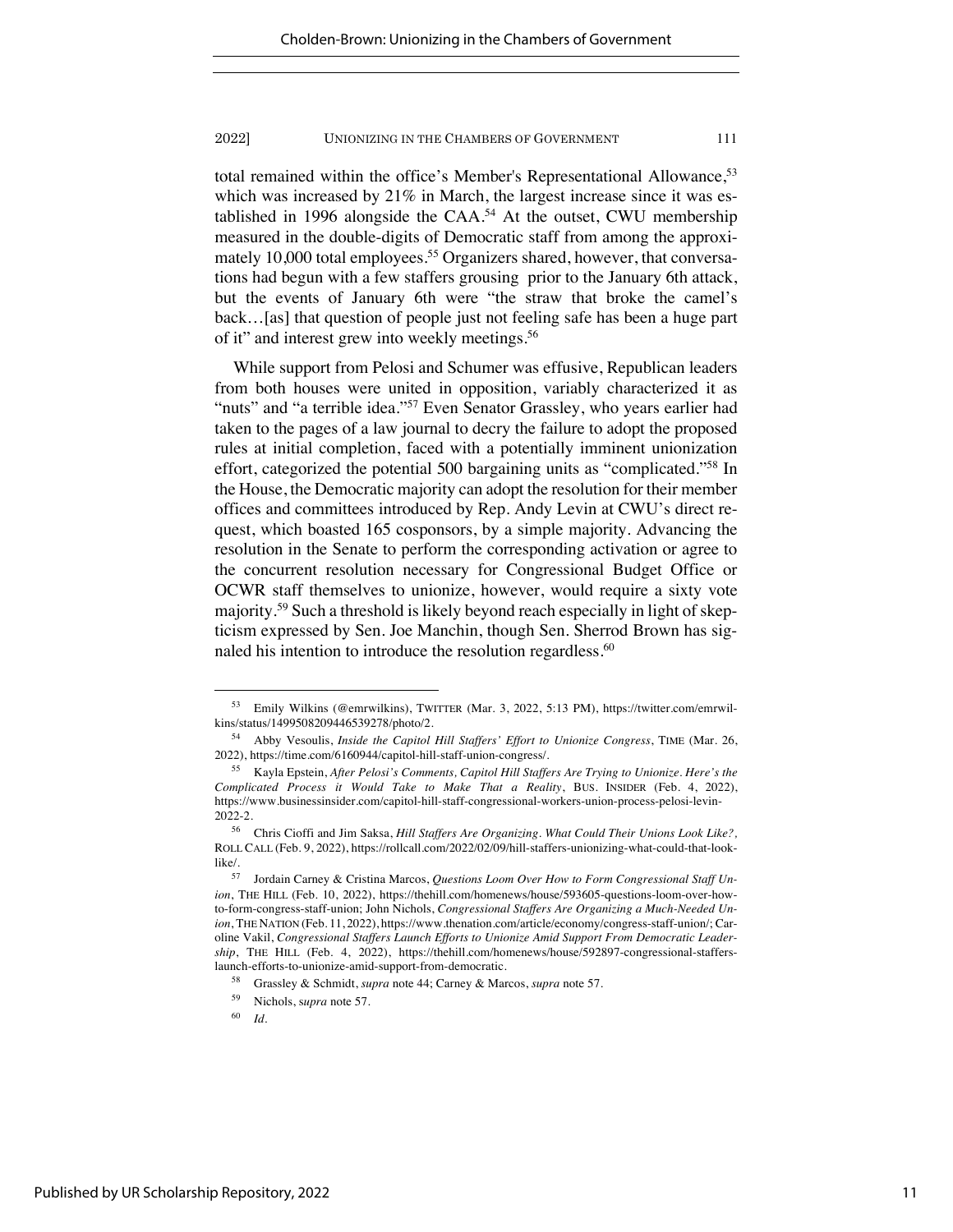The Office of Congressional Workplace Rights ("OCWR"), the name OOC assumed under the Congressional Accountability Act of 1995 Reform Act, in a response to a letter from House Administration Committee Chair Zoe Lofgren unanimously, in a sharp departure from the 3-2 initial OOC vote, endorsed and urged the adoption of the original 1996 220 $(e)$  regulations.<sup>61</sup> The regulations, union proponents noted, were identical to the 220(d) provisions that Congress had adopted and under which the various covered offices like the Architect and Capital Police had been bargaining for a quarter-century.62 The Committee held an oversight hearing on March 2, 2022, to, in the words of the Chair, "move the House forward on recognizing Congressional workers' right to organize."<sup>63</sup> While all the Democratic members in attendance signaled their support, the Republican minority characterized a congressional union as "a solution in search of a problem," and their invited witness argued that allowing member staffers to unionize could unconstitutionally interfere with individual member's Article I obligations to represent constituents.64 Testimony from the OCWR General Counsel clarified that if the 1996 proposed regulations were adopted, staff in each member office and the majority and minority staff of each committee would need to organize within each separately to unionize as they are all governed individually. Thus, while there is a potential for more than 500 bargaining units, more likely just the personal staff of Democratic members and the majority staff of committees would elect to organize if authorized this session. Following the hearing, CWU issued a statement saying that the "hearing made clear that absolutely nothing remains in the way of our right to unionize but the question of when House leadership will bring the resolution to the floor for a vote. Fulfilling

<sup>61</sup> Congressional Accountability Act of 1995 Reform Act, Pub. L. No. 115-397, tit. III, § 308, 132 Stat. 5297, 5325–26 (2018); Letter from Rep. Zoe Lofgren to Barbara Childs Wallace (February 8, 2022), available at https://docs.house.gov/meetings/HA/HA00/20220302/114451/HHRG-117-HA00-Wstate-UelmenJ-20220302.pdf; Letter from OCWR Chair to Chairperson Lofgren (February 22, 2022), available at https://cha.house.gov/sites/democrats.cha.house.gov/files/documents/2022.02.22%20Letter%20from %20OCWR%20Chair%20to%20Chairperson%20Lofgren%20re%20collective%20bargaining%20regul ations\_0.pdf.

 $62$  Rep. Andy Levin tweeted: "The significance of the House not adopting the OCWR regulations for 26 years is not that the regulations are stale. They are being used for other Hill employees all the time. It's that the House has failed to honor the human rights of its own employees for . . . 26 years." Rep. Andy Levin (@RepAndyLevin), TWITTER (Mar. 2, 2022, 3:00 PM), https://twitter.com/RepAndyLevin/status/1499112425299357703.

<sup>63</sup> Press Release, Committee on House Administration, Lofgren Announces Upcoming Hearing On Congressional Workers' Right To Organize, (Feb. 28. 2022), https://cha.house.gov/media/press-releases/lofgren-announces-upcoming-hearing-congressional-workers-right-organize.

<sup>64</sup> Jim Saksa, *Parties Clash Over Unionizing Hill Staff at House Hearing*, ROLL CALL (Mar. 2, 2022), https://rollcall.com/2022/03/02/parties-clash-over-unionizing-hill-staff-at-house-hearing/.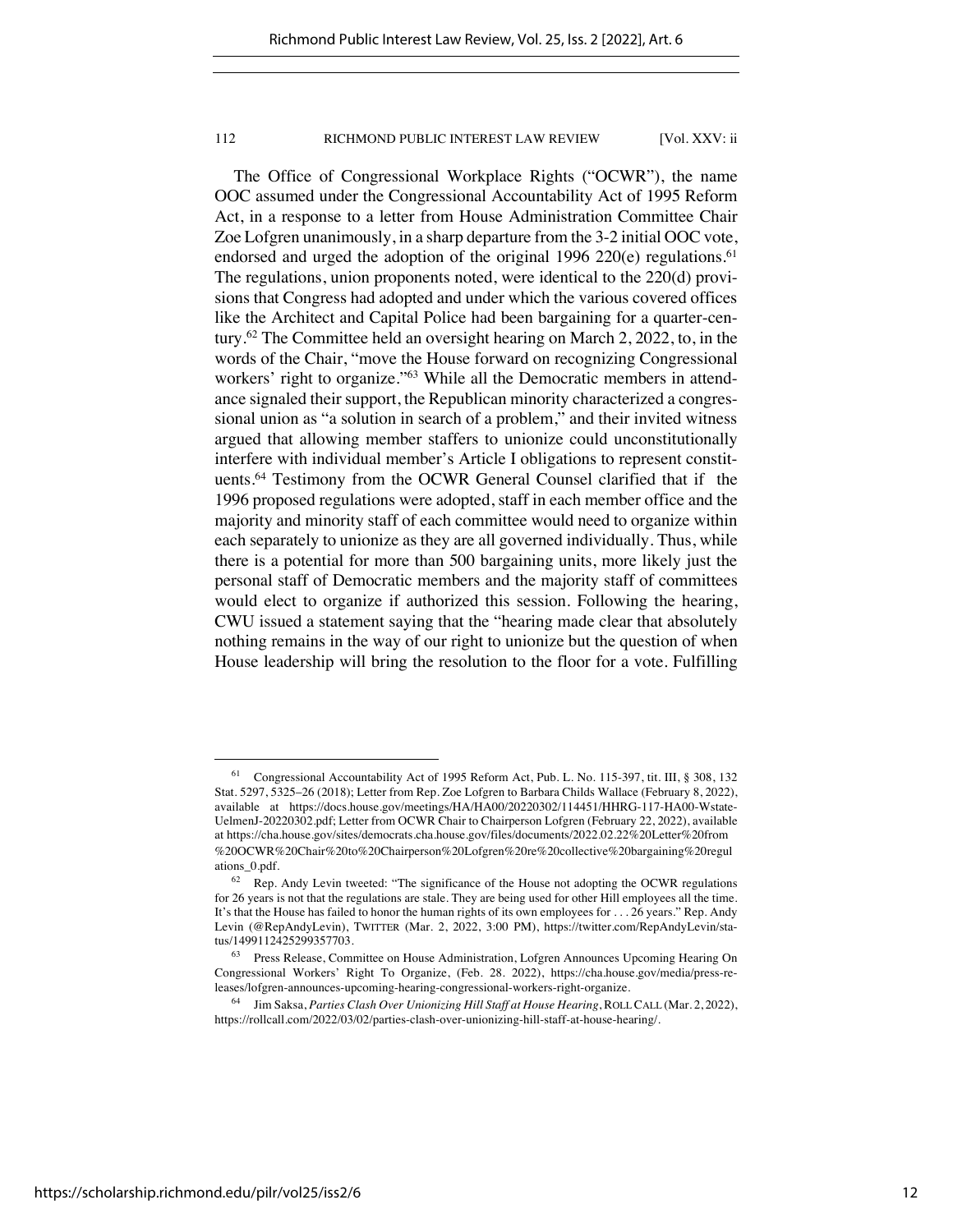your promise to protect workers' rights starts with your own. It's time to get this done."65

Administrative hurdles and questions do persist even in the House. For one, OCWR has identified a linguistic deficiency in the resolution introduced by Rep. Levin, but the potential reversal of partisan control following the November midterm elections act as an impending deadline to pass the resolution.66 If adopted prior to the new session and the Republicans do seize control, outstanding questions remain including whether there is a nondelineated mechanism to revert the authorization to bargain and whether a bargaining unit organized by majority staff of a committee this session will remain such into the next, at least until decertified, if the Democrats transition into the minority or instead follow them.67 Rep. Levin however, says that absent his resolution, "our staff lacks the legal right to form a union without retaliation…[a]nd I really think it's inappropriate for people to try to slow the progress of the resolution by getting into the practical realities of how bargaining will unfold if the workers go ahead."68 In the interim, though, recognizing that the swift action they hoped for is not forthcoming, the CWU is pursuing voluntary recognition by individual members.<sup>69</sup>

# *B. Status of the Law in the States*

Currently, the FSLMRS does not extend collective bargaining rights to state and municipal public employees.<sup>70</sup> Since 1959, when Wisconsin became the first state to create a framework for municipal collective bargaining,  $71$ each state has adopted unique rules governing public-sector unionization, with merely fifteen states continuing to deny public employees the right to

<sup>65</sup> Jacqueline Alemany & Theodoric Meyer, *Jan. 6 Committee Alleges Trump, Allies Engaged in Potential Crimes by Trying to Overturn Election*, WASH. POST (Mar. 3, 2022), https://www.washingtonpost.com/politics/2022/03/03/jan-6-committee-alleges-trump-allies-engaged-potential-crimes-by-trying-overturn-2020-election/.

<sup>66</sup> Vesoulis, *supra* note 54.

<sup>67</sup> Wilkins & Kullgren, *supra* note 51; Cioffi & Saksa, *supra* note 56.

<sup>68</sup> Chris Cioffi & Jim Saksa, *'Eyes on the Prize': Hill Union Backers Should Keep Momentum Going, Levin Says*, ROLL CALL (Feb. 23, 2022), https://rollcall.com/2022/02/23/eyes-on-the-prize-hill-union/.

<sup>69</sup> Tobi Raji, et al., *The Congressional Workers Union Wants House Democrats to Prioritize Unionization Efforts on the Hill*, WASH. POST (Feb. 17, 2022), https://www.washingtonpost.com/politics/2022/02/17/congressional-workers-union-wants-house-democrats-prioritize-unionizations-effortshill/.

<sup>70</sup> The Public Service Freedom to Negotiate Act would set a minimum nationwide standard of collective bargaining rights that states must provide.

<sup>71</sup> 1959 Wis. Sess. Laws 509.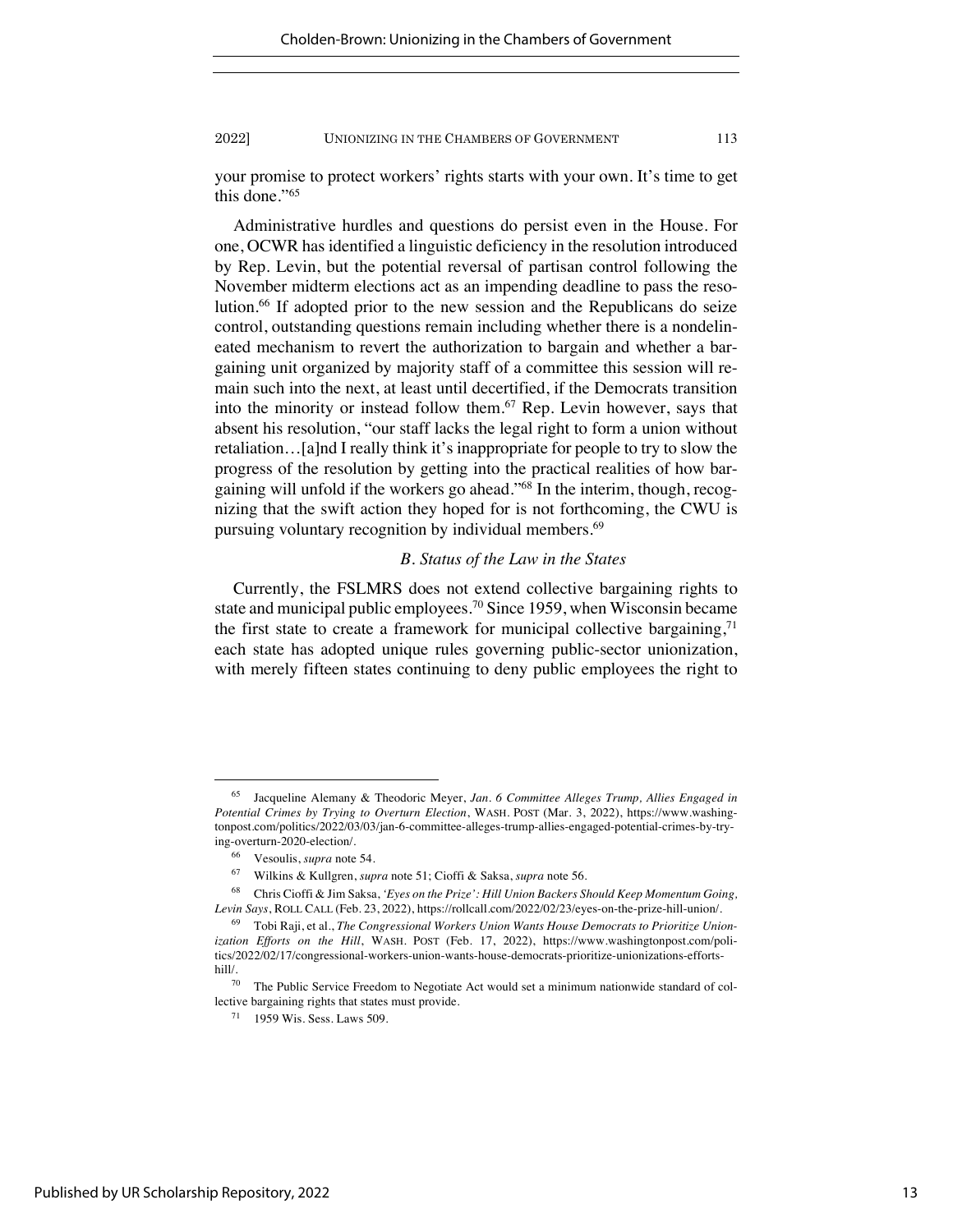collectively bargain.72 In some states, only certain employees are permitted to collectively bargain. For instance, in Texas, while state and local officials are generally prohibited from entering into collective bargaining agreements regarding hours, wages, or employment conditions, $7<sup>3</sup>$  other state statutes authorize Lone Star State political subdivisions to bargain with firefighters and police officers, and the City of Houston is authorized to bargain with all of its employees.74

Several states explicitly exclude either state or local legislative employees from statutes authorizing collective bargaining by public employees, including Illinois,<sup>75</sup> Florida,<sup>76</sup> Wisconsin,<sup>77</sup> Ohio,<sup>78</sup> Vermont,<sup>79</sup> Maryland,<sup>80</sup> and South Dakota.<sup>81</sup> While many states explicitly carve out the legislative branch, such an exclusion is generally not made explicit in statutes authorizing collective bargaining at the municipal level.<sup>82</sup> It is uncertain whether this is attributable to the part-time nature of many local governing bodies, which may lead to particular staff constraints, or to a generally slap-dash approach to cities by the state. However, the separation of powers is often far less welldefined in local governmental structure.<sup>83</sup> This lack of definition potentially obviates concerns about executive interference in purely internal functions of the legislative branch. Though unadjudicated, public employee relations statutes in other jurisdictions that fail to explicitly exempt legislative bodies can

WIS. STAT. § 111.81-7 (West 2015).

<sup>72</sup> *See* JEFFREY H. KEEFE, ECON. POLICY INST., LAWS ENABLING PUBLIC-SECTOR COLLECTIVE BARGAINING HAVE NOT LED TO EXCESSIVE PUBLIC-SECTOR PAY 1 (2015), https://www.epi.org/publication/laws-enabling-public-sector-collective-bargaining-have-not-led-to-excessive-public-sector-pay/; MILLA SANES & JOHN SCHMITT, CTR. FOR ECON. AND POLICY RESEARCH, REGULATION OF PUBLIC SECTOR COLLECTIVE BARGAINING IN THE STATES 4–5 (Mar. 2014), http://cepr.net/documents/state-public-cb-2014-03.pdf; Gary Boyer, *AG Herring Celebrates Enactment of Collective Bargaining Legislation,* WFXR, (May 1, 2021), https://www.wfxrtv.com/news/regional-news/virginia-news/ag-herring-celebrates-enactment-of-collective-bargaining-legislation/; Sam Brasch, *Colorado Could Be The Next State To Let Its Employees Collectively Bargain*, CPR NEWS, (Apr. 16, 2019), https://www.cpr.org/2019/04/16/colorado-could-be-the-next-state-to-let-its-employees-collectively-bargain/.

<sup>&</sup>lt;sup>73</sup> TEX. GOV'T CODE ANN. § 617.002 (West, LexisNexis through 2021 Reg. Sess.).<br><sup>74</sup> TEX. GOV'T CODE ANN. § 146.001 (West, LexisNexis through 2021 Reg. Sec.

TEX. GOV'T CODE ANN. § 146.001 (West, LexisNexis through 2021 Reg. Sess.); TEX. GOV'T CODE ANN. § 174.023 (West, LexisNexis through 2021 Reg. Sess.).

<sup>75</sup> 5 ILL. COMP. STAT. ANN. 315/3 (Lexis through 2021 Sess.).

<sup>&</sup>lt;sup>76</sup> FLA. STAT. § 447.203(3) (2021).<br><sup>77</sup> W<sub>IS</sub> STAT. <sup>§</sup> 111.81.7 (Wort 201

<sup>78</sup> OHIO. REV. CODE ANN. § 4117.01-C (West 2015).

<sup>79</sup> VT. STAT. ANN. tit. 3, § 902-5.

<sup>80</sup> MD. CODE ANN., (State Personnel and Pensions) § 3-102 (West 2018).

<sup>81</sup> S.D. CODIFIED LAWS § 3-18-1 (2020).

<sup>82</sup> *See, e.g.*, S.D. CODIFIED LAWS § 3-18-1(7) (2021).

<sup>83</sup> *Separation of Powers in Municipal Government: Division of Executive and Legislative Authority*, 1978 BYU L. REV. 961, 961 (1978).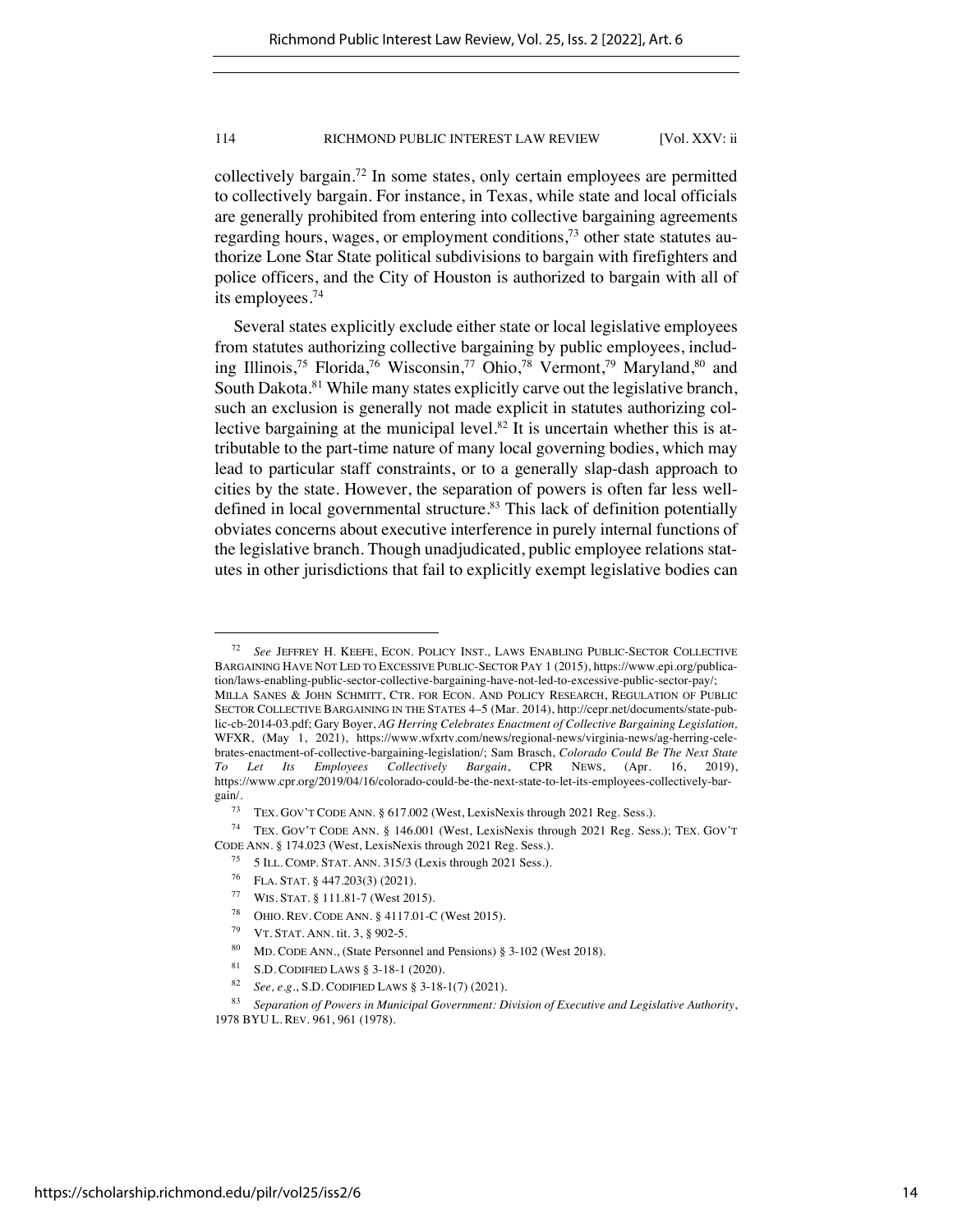be read to extend collective bargaining rights to such employees, including in Oregon, New York, and New Jersey.84

### II. UNIONIZING STATEHOUSES AND CITIES

Over the past decade, legislation has been introduced in at least seven states to clarify the inclusion of legislative employees within public sector labor laws. In several other states, such as in Wisconsin from 2001 to 2005, attempts were made earlier but have since ceased.<sup>85</sup> These legislative efforts illuminate the varied challenges of securing bargaining rights for statehouse employees.

# *A. State-level Organizing Campaigns*

To date, three statehouses have seen some of the legislative staff unionize, while a fourth effort fell victim to legal hurdles, and a fifth is presently underway. Maine preceded the others by nearly two decades and remains the only state to have adopted authorizing legislation, though Washington is days away at the time of publication and Oregon passed a bill clarifying employerside procedures.<sup>86</sup>

# *i. Maine*

While bills to extend collective bargaining rights to Maine legislative employees were introduced as early as 1987, the exclusion was not lifted for non-partisan staff until  $1998$ <sup>87</sup> During the debate over the bill, opponents noted that "legislative employees already have a grievance procedure, which is about the only thing that becoming organized would do for them," and cautioned against "destroying a relationship that now exists between the staff … and the Legislature."<sup>88</sup>

Supporters countered that the General Assembly should "live under the laws that it passes on to everybody else," and since existing processes placed the burden of redress solely on the shoulders of staff, the legislation provided for a positive and objective process for communication between leadership

<sup>84</sup> *See, e.g.*, N.J. STAT. ANN. § 34:13A-3(d) (West 2021).

<sup>85</sup> Wis. Assemb. 180, 2001-02 Leg. (Wis. 2001); Wis. Assemb. 576, 2003-04 Leg. (Wis. 2003); Wis. Assemb. 369, 2005-06 Leg. (Wis. 2005).

<sup>86</sup> S. 113-1312, 1st Sess., at 1 (Me. 1987); H.R. 118-2096, 2d Sess., at 3 (Me. 1997).

<sup>87</sup> *See* S. 113-1312, 1st Sess., at 1 (Me. 1987); H.R. 118-2096, 2d Sess., at 3 (Me. 1997).

<sup>88</sup> *House Legislative Record of the One Hundred and Eighteenth Legislature of the State of Maine (House, April 3, 1998 (H2170-2203)*, 3 ME. STATE LEGISLATURE 2170, 2179 (1998), https://www.maine.gov/legis/lawlib/lldl/legisrecord118.htm.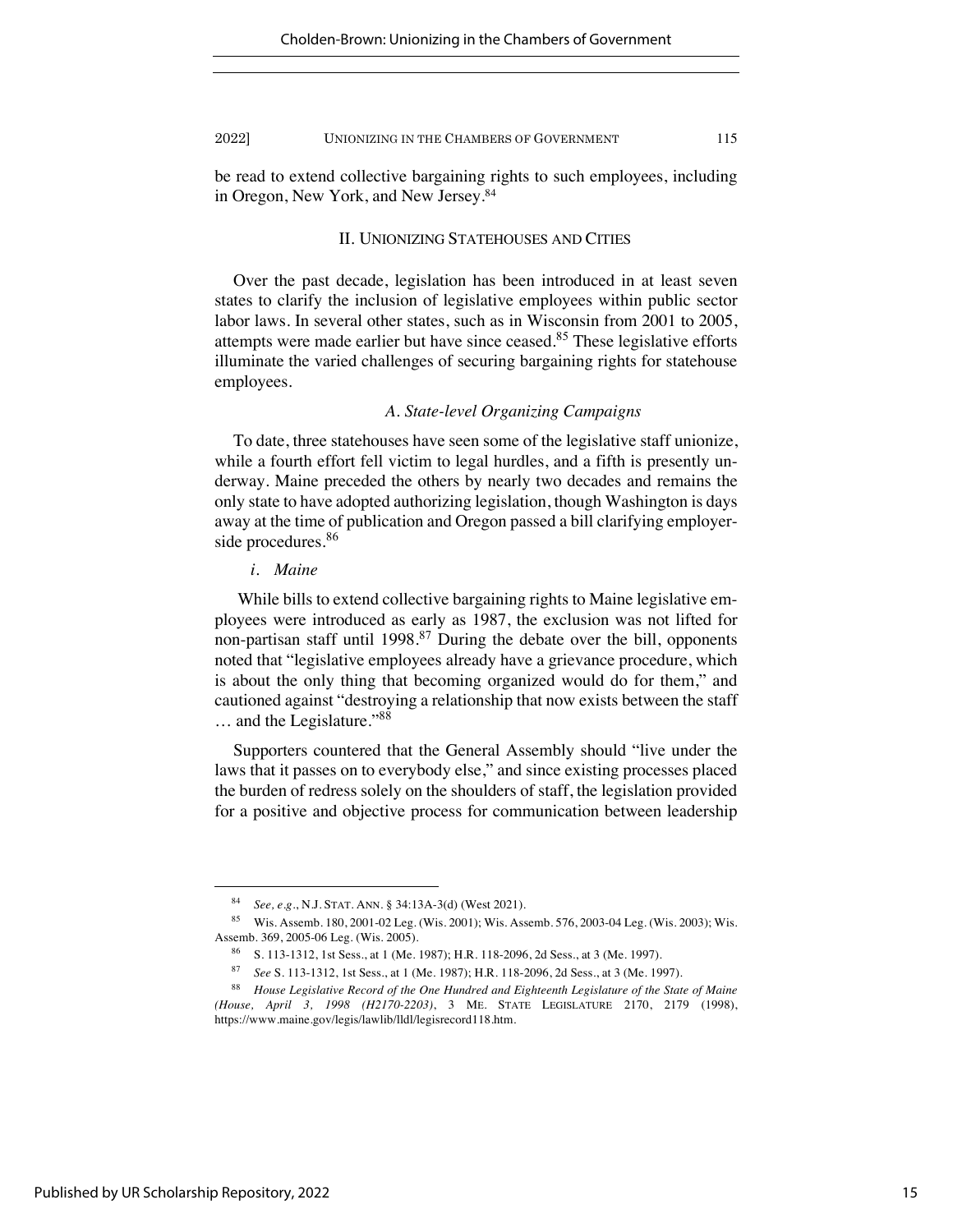and staff.<sup>89</sup> One member claimed that the staff with whom he spoke frequently expressed concern over "how political their nonpolitical jobs could become" if the bill was adopted and placed them in undesirable positions.<sup>90</sup> However, a mass staff letter received after the hearing referenced "the need to establish a clear, consistent mechanism by which legislative employees can have access to the process by which decisions concerning our livelihood are made."<sup>91</sup>

Though the legislation went into effect immediately, it was not until 2003 that an agreement was reached with the Legislature to organize staff into two bargaining units.<sup>92</sup> Twenty-four Administrative Staff titles joined Maine State Employees Association Local 1989 after a card check process, and the "professional" employees— attorneys, analysts, paralegals, and researchers— opted to be represented by the Independent Association of Nonpartisan Legislative Professionals, an unaffiliated employee organization, through a secret ballot election.<sup>93</sup>

# *ii. Delaware*

On January 14, 2020, Delaware State Legislative staffers announced their intent to affiliate with the American Federation of State, County and Municipal Employees ("AFSCME") Council 81 and create a unit of forty-four staffers of the approximately 170 employees at Legislative Hall, which would have created the first statehouse union of partisan staff.<sup>94</sup> However, the effort stalled the subsequent month, when the union reversed course on the legality of the endeavor in a letter.<sup>95</sup> While the staff had initially suggested that a 2009 executive order and 2019 law eliminating set bargaining units supported their legal case, outside counsel wrote that "[i]t simply does not make sense to pursue an organizing effort because of the restrictions set forth in the

<sup>94</sup> *Id.*

<sup>89</sup> *Senate Legislative Record (Senate, April 7, 1998 (S2314-2377))*, 3 ME. STATE LEGISLATURE 2314, 2349 (1998), https://www.maine.gov/legis/lawlib/lldl/legisrecord118.htm; *House Legislative Record of the One Hundred and Eighteenth Legislature of the State of Maine (House, April 3, 1998 (H2170- 2203))*, 3 ME. STATE LEGISLATURE 2170, 2184 (1998), https://www.maine.gov/legis/lawlib/lldl/legisrecord118.htm.

<sup>90</sup> *House Legislative Record of the One Hundred and Eighteenth Legislature of the State of Maine (House, April 3, 1998 (H2170-2203))*, 3 ME. STATE LEGISLATURE 2170, 2185 (1998), https://www.maine.gov/legis/lawlib/lldl/legisrecord118.htm.

<sup>91</sup> *Id.* at 2180.

<sup>92</sup> ME. LABOR RELATIONS BD., ANNUAL REPORT 4–5 (2003), https://digitalmaine.com/cgi/viewcontent.cgi?article=1081&context=mlrb\_docs.

<sup>93</sup> *Id.*; Paul Blest, *Historic Union Drive Makes Delaware the First State Again*, THE AM. PROSPECT (Jan. 14, 2020), https://prospect.org/labor/historic-union-drive-makes-delaware-first-state-again/.

<sup>95</sup> Sarah Gamard, *General Assembly Staffers Can't Legally Unionize, Says Organization Helping Them Unionize,* DEL. NEWS J., (Feb. 24, 2020), https://www.delawareonline.com/story/news/politics/2020/02/24/delaware-general-assembly-staffers-cant-unionize-union-lawyer-says/4858209002/.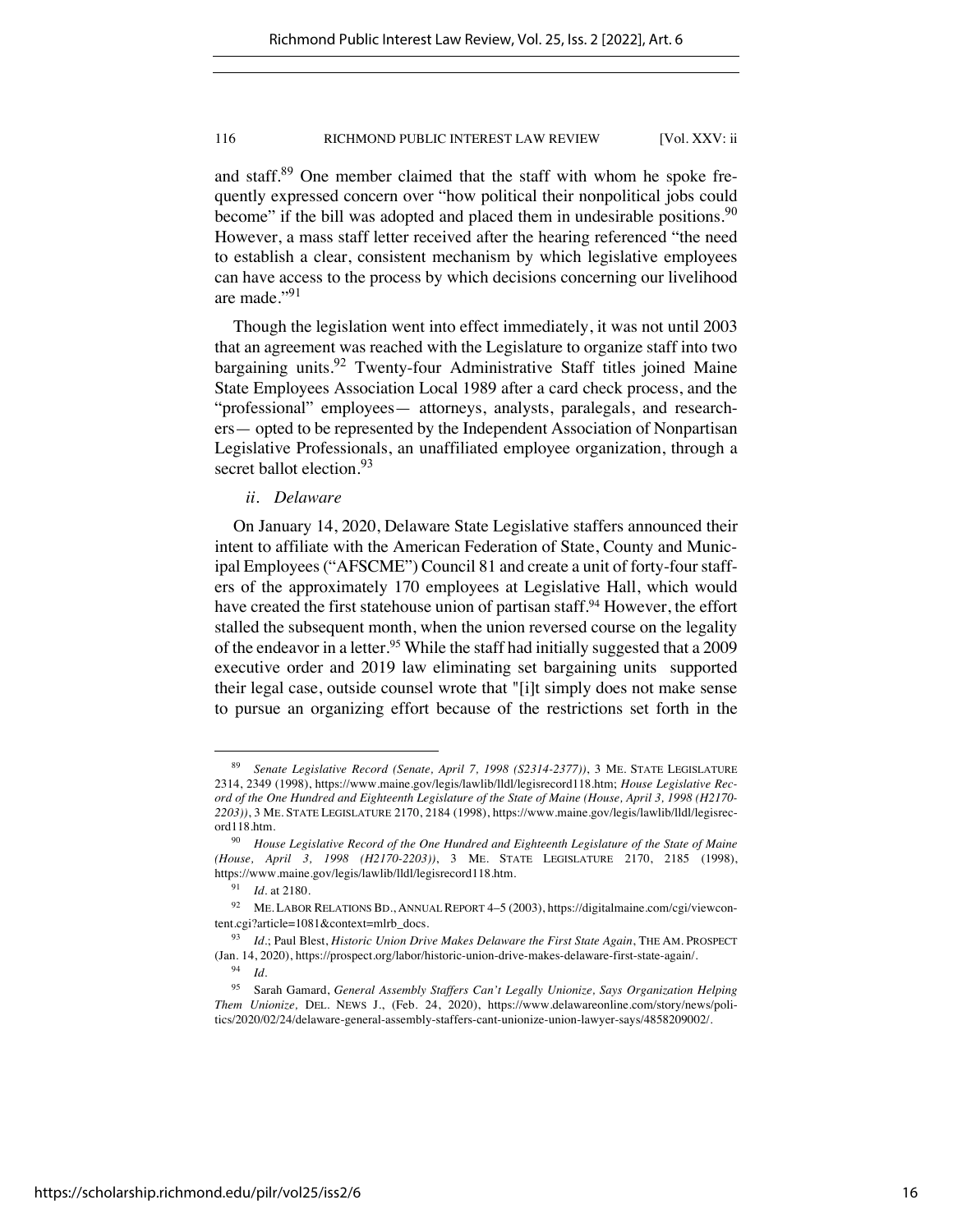law."96 The letter noted "a question about whether the Public Employment Relations Board could ever establish a bargaining obligation for the General Assembly" as the staff was exempt from civil service.<sup>97</sup> In the unlikely event they were able to find a way "past this hurdle," the letter indicated there was a "clear separations of powers issue" and "we would be asking the judicial branch to impose a requirement upon the legislative branch through the executive branch."98 Among those hurdles was a 2010 Delaware Supreme Court decision that court bailiffs were not covered by the Public Employment Relations Board ("PERB").<sup>99</sup> In that ruling, the Court found that since

[t]he Chief Justice has exercised the authority to supervise judicial branch employees' labor relations by promulgating Judicial Branch Personnel Rules. Those Rules recognize the right to organize, but do not cede responsibility to the executive branch to decide labor relations issues…we hold that the PERB does not have jurisdiction over the Union's petition to represent bailiffs.<sup>100</sup>

Member-organizers said that despite a labor-friendly legislature, their positions remained at-will and "a union will help us do a better job of retaining talent, providing basic worker protections and delivering results" for Delaware.<sup>101</sup> Pointing to recent state legislation expanding a worker's right to organize, they characterized the campaign as "a natural place to go with the work we're already doing."102 Despite its brevity, the public effort was beset with controversy, including a war of words with House Democratic leadership over alleged retaliation against those organizing, including intimidation, changing work conditions and terminations, and threats of litigation by minority staff "blindsided" by the announcement.<sup>103</sup> The minority staff suggested their employers did not mistreat them and that "their reputations have been tarnished in the eyes of some community members because of a lie" and as such they were considering taking action to "remedy the damage done to

Blest, *supra* note 93; Letter to Michael Begatto, Exec. Dir. of AFSCME, from Lance Geren (Feb. 19, 2020), https://www.delawareonline.com/story/news/politics/2020/02/24/delaware-general-assemblystaffers-cant-unionize-union-lawyer-says/4858209002/.

<sup>97</sup> Letter to Michael Begatto, *supra* note 96.

<sup>98</sup> *Id.*

<sup>99</sup> Superior Ct. v. State Pub. Emp. Rel's Bd., 988 A.2d 429, 431 (Del. 2010).

<sup>100</sup> *Id.* 

<sup>101</sup> *See* Blest, *supra* note 93; Juliana Feliciano Reyes, *Delaware General Assembly Staffers Want to Form County's First 'Partisan-Inclusive' Legislative Worker Union*, PHILA. INQUIRER (Jan. 15, 2020), https://www.inquirer.com/jobs/labor/legislative-staff-union-delaware-general-assembly-afscme-20200115.html.

<sup>102</sup> Blest, *supra* note 93.

<sup>&</sup>lt;sup>103</sup> Delaware General Assembly Union (@DelawareGAUnion), TWITTER (Feb.18, 2020, 4:32 PM), https://twitter.com/delawaregaunion/status/1229881307754303489; Sarah Gamard, *Democratic Lawmakers Clash With Group Attempting to Unionize In General Assembly*, DEL. ONLINE: THE NEWS J. (Feb. 19, 2020), https://www.delawareonline.com/story/news/politics/2020/02/19/democratic-lawmakersclash-group-attempting-unionize-general-assembly/4799777002/.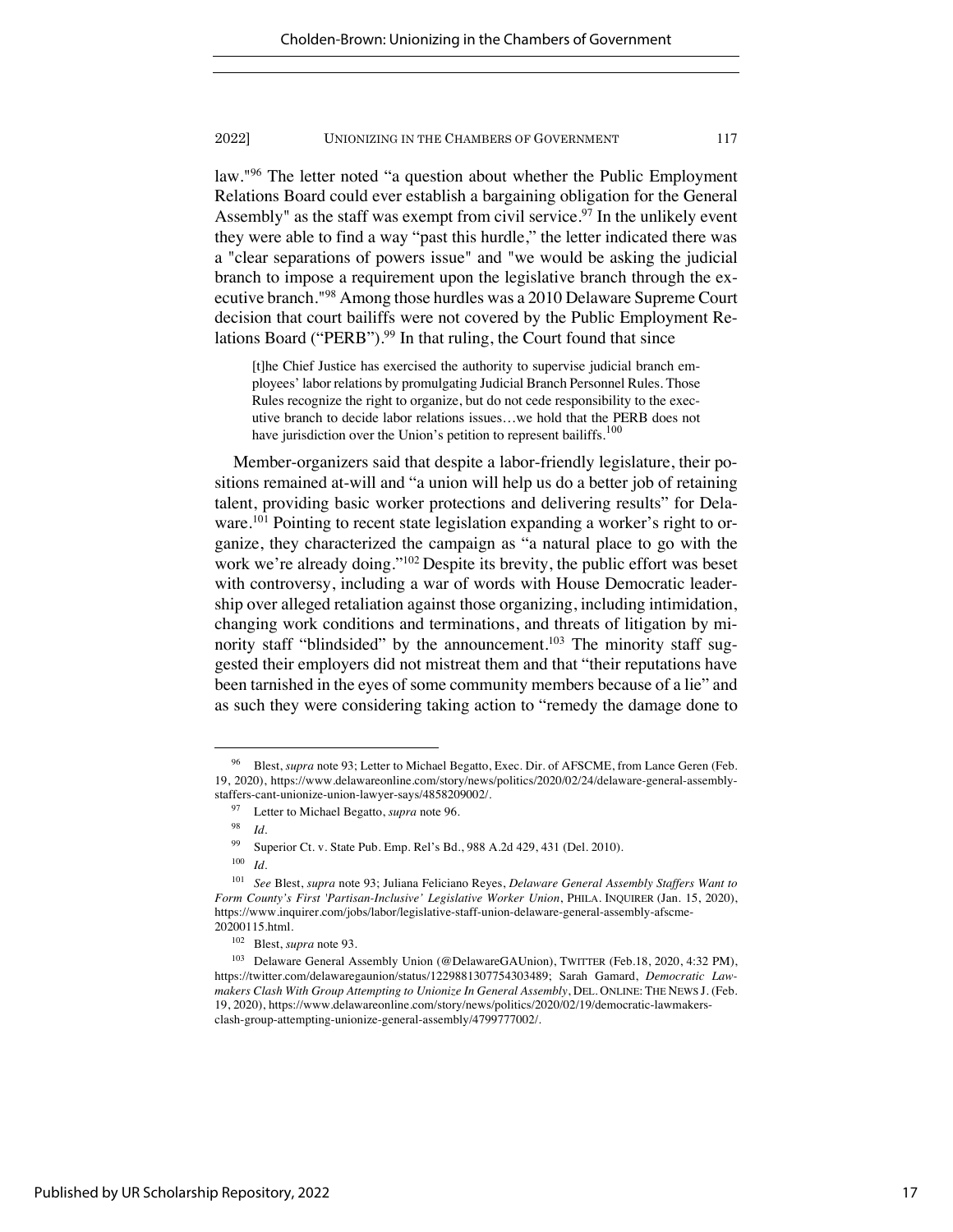some of our staff members' reputations" and ensure a fair and legal process."104

## *iii. Colorado*

In March 2021, Colorado statehouse legislative staff announced the culmination of a three-year effort to organize alongside campaign workers as the Political Workers Guild ("PWG") of Colorado affiliated with the Communications Workers of America, Local 37074.105 The announcement came after bureaucratic hurdles and COVID-19 scuttled the successful collection of a majority of cards during 2020 when the "imbalances and inequities became more obvious."106 At present, PWG Colorado lacks the authority to collective bargain, which would require either an Executive Order or legislation.<sup>107</sup> Instead, it is an open union that aides are not obligated to join. In lieu of formal power, PWG has focused instead on persuasion, including a successful push for legislation making the part-time employees eligible for state health benefit plans, though aides remain precluded from testifying even on such pertinent legislation.<sup>108</sup>

# *iv. Oregon*

On May 28, 2021, Oregon State House staff voted to join IBEW Local 98, which was selected in part because the union did not actively endorse in local elections.<sup>109</sup> The vote capped off a campaign begun the prior July that had unfolded entirely virtually due to COVID-19 restrictions at the Capitol.<sup>110</sup> Despite years-long interest in unionizing amid questions and "persistent myths" of legal feasibility, the effort came to the fore following changes to

<sup>104</sup> Mari Lou, *Senate Republican Caucus Speaks on Unionization Talk*, WGMD.COM (Jan. 29, 2020), https://www.wgmd.com/senate-republican-caucus-speaks-on-unionization-talk/.

<sup>105</sup> Mariane Goodland, *Legislative Aides at the State Capitol to Unionize*, COLO. POLITICS (Mar. 9, 2021), https://www.coloradopolitics.com/news/legislative-aides-at-the-state-capitol-to-unionize/article\_39c59fc8-8102-11eb-ae46-8bbe88f1ca95.html.

<sup>106</sup> *Id.*; Sally Davidow, *Colorado's Legislative and Campaign Workers are Forming a Union,*  NEWSGUILD (Mar. 9, 2021), https://newsguild.org/colorados-legislative-and-campaign-workers-areforming-a-union/.

<sup>107</sup> Davidow, *supra* note 106.

<sup>108</sup> S. 21-244 (Colo. 2021); Heather Bradley, Brooke Holmes, Logan Davis, & Meredith Phillips, *Opinion: We're Colorado Legislative Aides and Political Workers. Here's Why We Formed a Union*, COLO. SUN (Mar. 28, 2021), https://coloradosun.com/2021/03/28/political-workers-guild-opinion/.

<sup>109</sup> Sam Stites & Dirk VanderHart, *Oregon Legislative Employees Become First in the Nation to Unionize,* OR. PUB. BROAD. (May 28, 2021), https://www.opb.org/article/2021/05/28/oregon-legislaturestaff-members-first-to-unionize/.

<sup>&</sup>lt;sup>110</sup> Statehouse Pioneers: Oregon Legislative Aides First in U.S. to Unionize, IBEW (Aug. 12, 2021), http://www.ibew.org/media-center/Articles/21Daily/2108/210812\_Statehouse.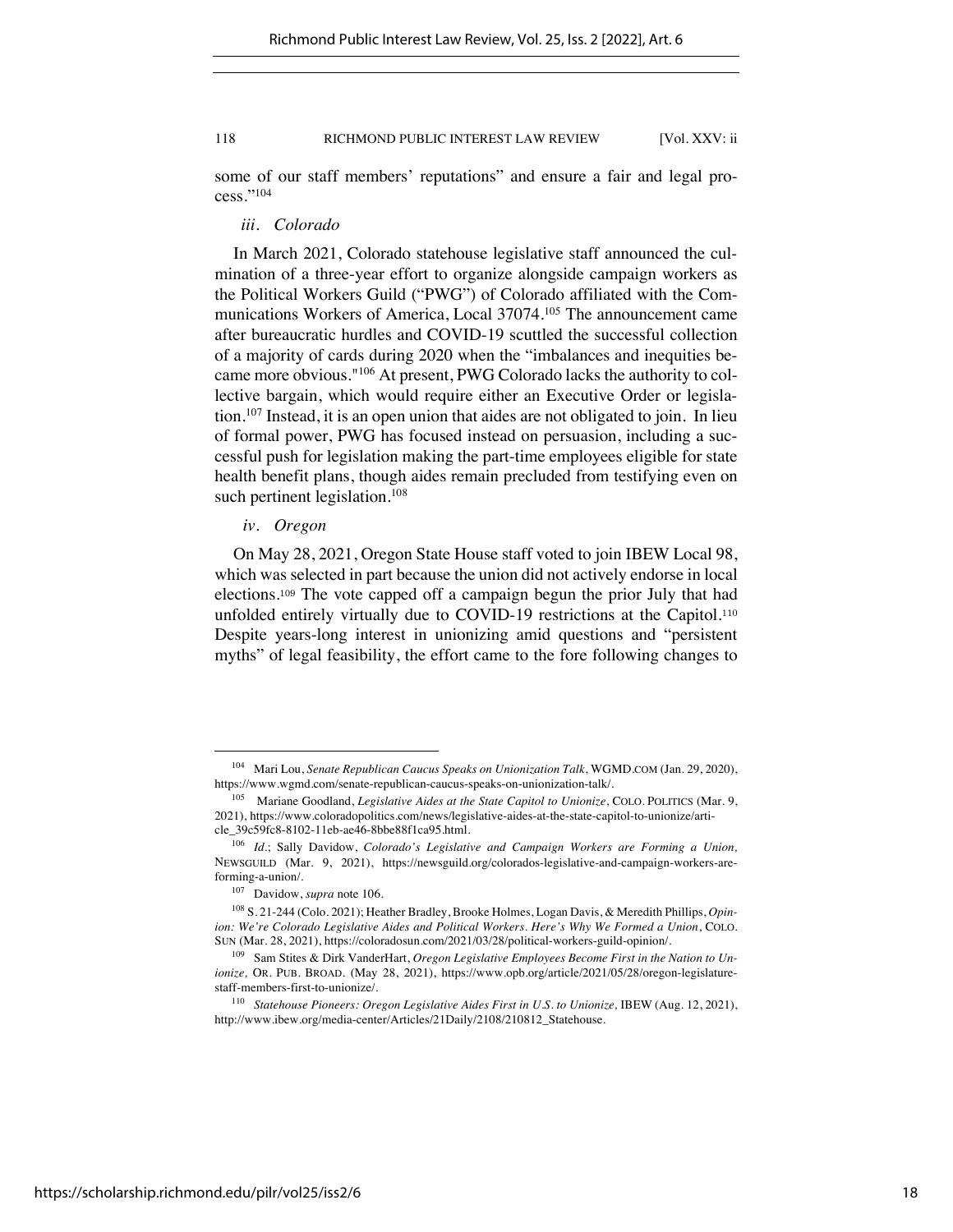Capitol policies around pay and harassment policies.<sup>111</sup>

While both the Speaker and Majority Leader issued statements supporting the staff, the Oregon DOJ nevertheless objected to the unit's petition on the Legislature's behalf before the Employment Relations Board ("ERB"), a move the legislative leaders sought to cast "more as clarifying questions" than opposition.<sup>112</sup> Their submission argued that the Legislature was not a "public employer" under the State Personnel Relations Law, that this group of employees would not be an appropriate bargaining unit that met the definition of a "community of interest" required under the law because they worked for ninety separate and often diametrically opposed offices, and that staff were categorically excluded as "managerial," "supervisory," or "confidential" employees.<sup>113</sup> The DOJ also claimed that the Legislature "cannot deliberate regarding management prerogatives behind closed doors and with limited representatives as other public employers routinely do," and, as a result, it "will be constitutionally prevented from negotiating with a bargaining unit in any meaningful way."<sup>114</sup> In April, the Board rejected these arguments and ordered the May election.<sup>115</sup> The ERB found that while the Legislature could have excluded its own employees from the definition of public employees under the PECBA, as it had expressly from other laws, such a statutory exclusion was absent.<sup>116</sup>

In April, due to concerns raised by the DOJ that statutes were unclear on who would bargain with employees on behalf of the 90 legislators, the Senate adopted SB 759 to clarify that the Legislative Administrator would fill the role, mirroring a 1983 law clarifying that the chief justice of the Oregon Supreme Court has authority to bargain with unionized judicial employees, but it failed to move in the House.117 On August 5th, Rep. Kim Wallan, who expressed concern about union money in campaigns and the use of staffers' dues to defeat her re-election, filed a suit challenging the union as "fundamentally incompatible" with the Legislature's work and separation of powers

<sup>111</sup> Jake Thomas, *Oregon Legislative Aides Move Forward with First-of-its Kind Union,* SALEM REPORTER (May 4, 2021), https://www.salemreporter.com/posts/4159/oregon-legislative-aides-moveforward-with-first-of-its-kind-union; Dirk VanderHart, *Oregon Capitol Aides are One Step Closer to Forming a Union,* OR. PUB. BROADCASTING (Apr. 6, 2021), https://www.opb.org/article/2021/04/06/oregon-capitol-aides-are-step-closer-to-forming-union/.

<sup>112</sup> Dirk VanderHart, *Oregon Lawmakers Will Introduce a Bill To Help Their Employees Unionize,*  OR. PUB. BROADCASTING (Feb. 11, 2021), https://www.opb.org/article/2021/02/12/oregon-state-legislature-bill-help-lawmakers-labor-union/.

<sup>113</sup> IBEW Local 89, Case No. RC-001-21 30 (2021) (representation).

<sup>114</sup> *Id.*

<sup>115</sup> *Id.*

<sup>116</sup> *Id.*

<sup>117</sup> S. 759, 2021 Reg. Sess. (Or. 2021).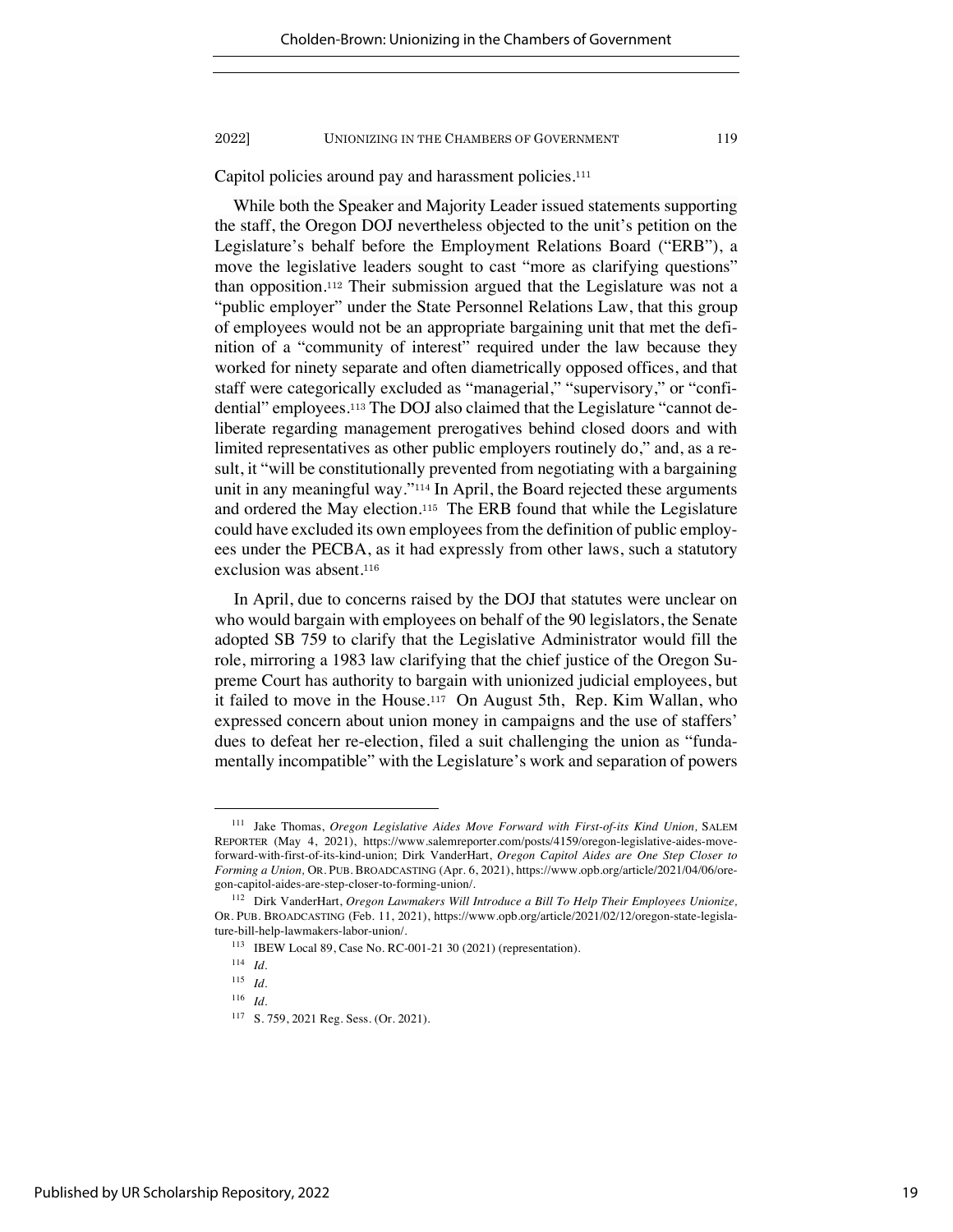that would "compromise the integrity of the legislative branch and erode trust by the people toward their elected lawmakers."<sup>118</sup>

# III. THE WRONG DIRECTION

In fact, two states have repealed statutes that provided collective bargaining coverage for legislative staffers. A prior definition of "public employee" within the California Government Code provisions relating to state employee organizations encompassed legislative employees but was amended by the State Employer-Employee Relations Act of 1978, which established the present collective bargaining for state government employees.<sup>119</sup> Likewise, in Connecticut, the Public Employees Relation Act adopted in 1975 initially included the legislative branch within the definition of an "employer."120 However, the statute was amended in 1977 upon the unanimous recommendation of the Legislative Management Committee to exclude legislative staff.121 The Committee argued that continued inclusion of legislative employees "would appear to make for a very unhealthy situation" and "invit[e] resentment and misunderstanding on both sides," whereas the employees would fare better under an arrangement where Legislative Management Committee staff offered recommendations to the Committee regarding salaries and work conditions than in a scenario where they were forced to negotiate with the very people for whom they worked.<sup>122</sup>

# *A. Mixed Legislative Success*

In recent years, legislative proposals, including some that had been rejected over the course of many sessions, have secured committee hearings in several states. The outcomes of those sessions elucidate the various rationales that have inspired legislators, many themselves former staffers, to introduce such bills, as well as a series of recurring concerns that have typified the opposition.

For example, in 2011, the Hawaii House Labor Committee, over the opposition of the Department of Labor and Industrial Relations, recommended passage of a measure to eliminate an explicit statutory exclusion of the

<sup>118</sup> Katie Streit, *Medford Lawmaker Stands Against State Legislative Staff Efforts To Unionize*, FREEDOM FOUND. (Aug. 9, 2021), https://kobi5.com/news/local-news/medford-lawmaker-stands-againststate-legislative-staff-efforts-to- unionize-163716/.

<sup>119</sup> CAL. LEGIS., ASSEMBLY DAILY J., Reg. Sess., at 16571-72 (1974).

<sup>120</sup> 1975 Conn. Acts 780 (Spec. Sess.).

<sup>121</sup> 1977 Conn. Acts 11 (Reg. Sess.).

<sup>122</sup> *See* DENNIS MELTZER, CONN. OFF. OF LEGIS. RSCH. REP. 87-R-0005 3 (1987).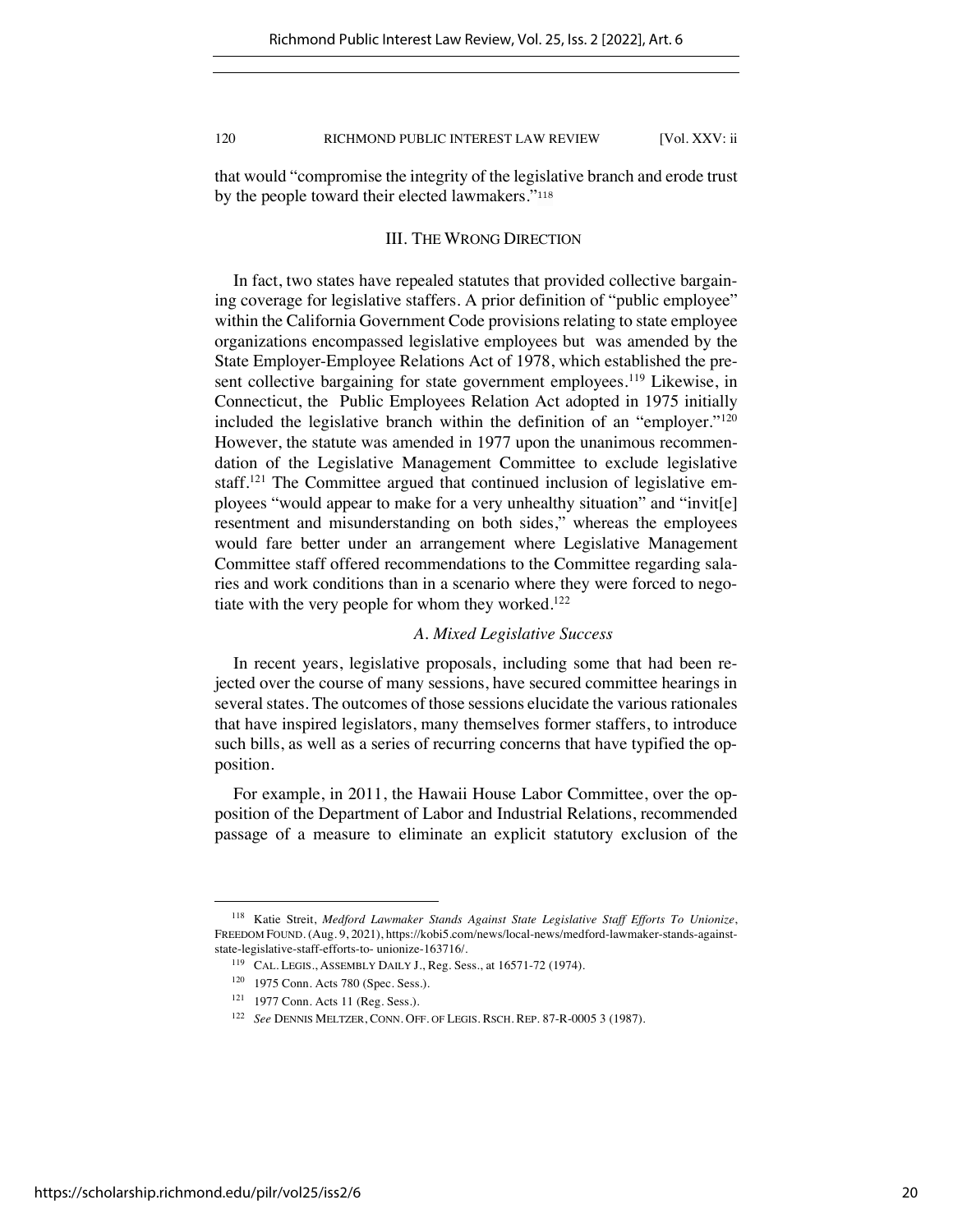legislative branch of both the state and counties from collective bargaining.<sup>123</sup> While the Committee determined that allowing legislative employees to unionize would provide them with a larger role in establishing working conditions, their report expressed practical concerns with establishing a single bargaining unit for all types of non-supervisory legislative employees, as existing bargaining units were statutorily arranged by job classification or profession, and the bill was amended to retain the rights of the Legislature to hire and terminate at will.<sup>124</sup>

Similarly, in 2000 and 2002, California legislators introduced legislation to respectively directly amend the State Employer-Employee Relations Act and to specify that employees of the Legislature have the same rights with respect to working conditions as persons employed in the private sector.<sup>125</sup> Both attempts, however, failed to be adopted.126 In 2017, the Legislature granted collective bargaining rights to Judicial Council employees, leaving the Legislature itself as the only branch of government whose employees were precluded from unionizing.<sup>127</sup> That year, new legislation to establish a separate framework for representation and collective bargaining for specified employees of the Legislature outside the civil service regime was introduced with one sponsor.<sup>128</sup> When it was resubmitted in 2021, forty-four legislators were signed onto the bill.<sup>129</sup> However, the bill analysis issued to accompany a 2019 hearing on the measure argued that collective bargaining could force the Legislature to exceed its Constitutional spending cap.130

In other states, legislation has either failed to obtain a hearing or still awaits one. In Minnesota, legislation was first introduced in 2011 but as members depart, bills, including a 2019 venture, are repeatedly orphaned, though new legislation was introduced in January 2022.131 Legislation has also been introduced in Massachusetts since 2013.132 There, IBEW Local 2222 continues to organize staff seeking an end to long-standing conflicts

<sup>123</sup> H.R. 2103, 25th Leg., Reg. Sess. (Haw. 2010); H.R. STAND. COM. REP. NO. 7-10, 25th Leg. (Haw. 2010).

<sup>124</sup> H.R. 385, 26th Leg., Reg. Sess. (Haw. 2011); H.R. STAND. COM. REP. NO. 229, 26th Leg. (Haw. 2011).

<sup>125</sup> Assemb. B. 2350, 2000 Leg., (Cal. 2000); Assemb. B. 1028, 2001 Leg., (Cal. 2001).

<sup>126</sup> Assemb. B. 2350, 2000 Leg., (Cal. 2000); Assemb. B. 1028, 2002 Leg., (Cal. 2002).

<sup>127</sup> Assemb. B. 83, 2017 Leg., (Cal. 2017).

<sup>128</sup> Assemb. B. 2048, 2018 Leg., (Cal. 2018).

<sup>129</sup> Assemb. B. 314, 2021 Leg., (Cal. 2021).

ASSEMB. COMM. ON PUB. EMP. AND RET., AB 969 at 9 (Cal. 2019).

<sup>131</sup> H.F. 964, 87th Leg. (Minn. 2011); H.F. 2729, 92d Sess. (Minn. 2022); S.F. 1075, 91st Sess. (Minn. 2019).

<sup>132</sup> H.R. 3131, 192nd Gen. Ct. (Mass. 2021); H.R. 1613, 191st Gen. Ct. (Mass. 2019); H.R. 3373, 188th Gen. Ct. (Mass. 2013).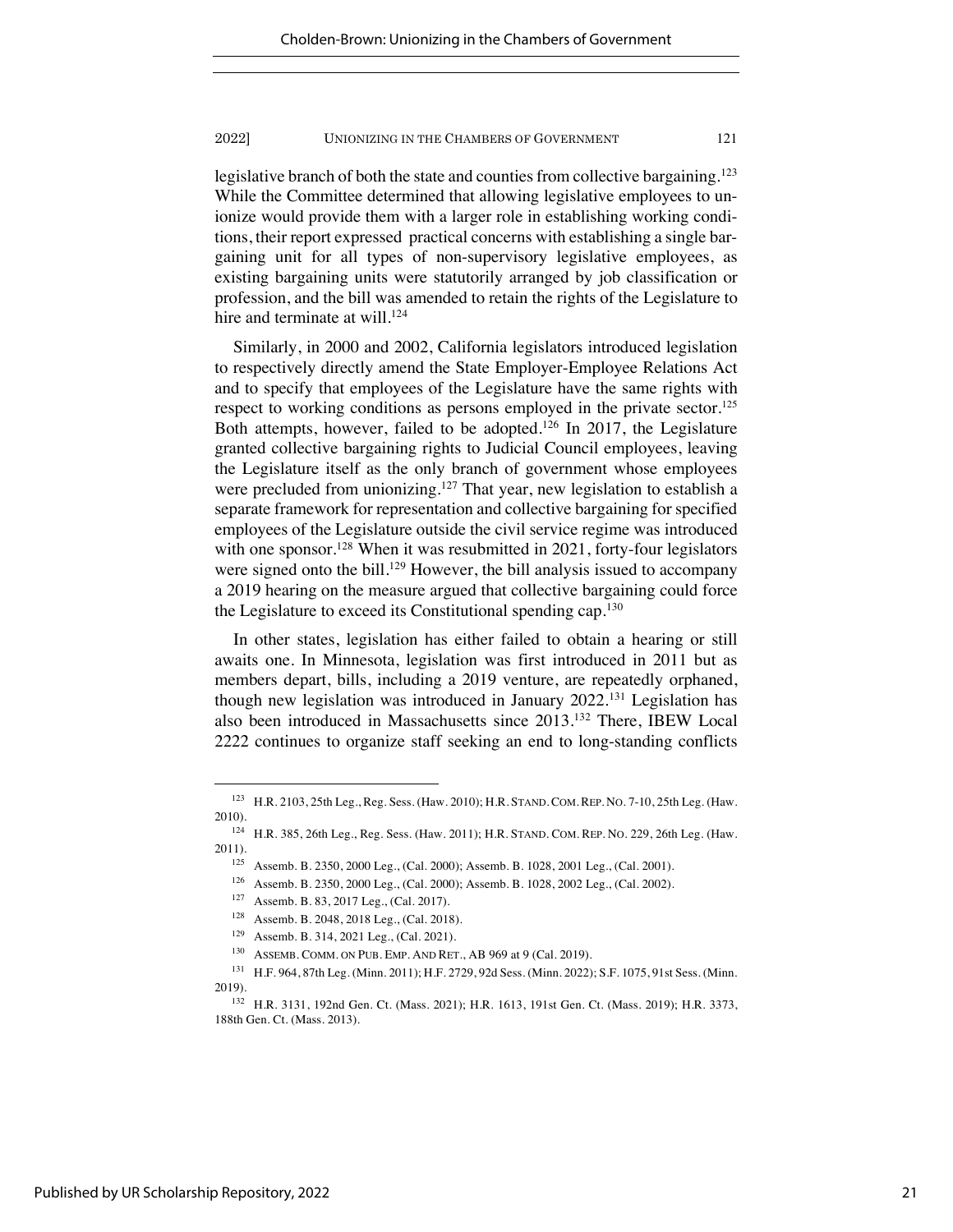around salaries, job descriptions and hiring decisions and a sense of instability from the repeated turnover of the Senate Presidency.133 In July 2020, after an Ohio House staffer tested positive for COVID-19 and amid furor about transparency from the Speaker's Office, House Democrats introduced legislation to eliminate an enumerated statutory provision that banned collective bargaining for legislative staff.134 Pending Kentucky legislation introduced in February 2022 to grant collective bargaining right to state employees would expressly include legislative staff but would require all public employers to negotiate together as a single union, while Illinois legislation first introduced in 2020 would address salary and workload disparities between House and Senate staff.<sup>135</sup>

In January 2020, the New York Assembly, following sexual harassment hearings the prior year during which staffers testified about a culture of abuse and retaliation at the Capital, introduced legislation to extend collective bargaining rights to state legislative employees.136 The legislation garnered the support of the Sexual Harassment Working Group, which asserted that "[l]egislative employees deserve all of the labor protections available to the workforce, including recognizing their right to unionize," and that the legislation "builds on the lessons learned in last year's sexual harassment hearings, and the bold unionization work by the NYC Council employees."137 Others questioned whether the bill had the deleterious effect of misleading staff into believing that they presently lacked the right to unionize.<sup>138</sup>

<sup>133</sup> Mike Deehan, *Mass. State Senate Staff Mulls Move To Unionize*, WGBH (Aug. 15, 2019), https://www.wgbh.org/news/politics/2019/08/15/mass-state-senate-staff-mulls-move-to-unionize; *FAQ*, STATE HOUSE EMP. UNION, https://statehouseemployeeunion.org/ (last visited Oct. 24, 2021) (noting that "[e]very attorney we have discussed this with has a different opinion. If we need enabling legislation, we will get it.").

<sup>134</sup> H.R. 733, 133rd Gen. Assemb., Reg. Sess. (Ohio 2020); *House Democrats Announce Plans For A Bill Allowing Legislative Staff To Unionize Following Positive COVID-19 Case In The Ohio House*, OH. HOUSE OF REP. (Jul. 14, 2020), https://www.ohiohouse.gov/news/democrat/house-democrats-announce-plans-for-a-bill-allowing-legislative-staff-to-unionize-following-positive-covid-19-case-in-theohio-house-103461.

<sup>135</sup> H.B. 592, 2022 Reg. Sess. (Ky. 2022); H.B. 4587, 101st Gen. Assemb. (Ill. 2020); *Kifowit Files Legislation That Would Allow Legislative Assistants to Unionize*, WSPY NEWS (Feb. 18, 2020), https://www.wspynews.com/news/local/kifowit-files-legislation-that-would-allow-legislative-assistantsto-unionize/article\_524e5a24-5289-11ea-9b72-03682f20de8e.html.

<sup>136</sup> S. 9623, 2020 Reg. Sess. (N.Y. 2020); Dennis Slattery, *New York State Lawmaker Wants to Give Legislative Staffers Ability to Unionize*, NY DAILY NEWS (Jan. 30, 2020), https://www.nydailynews.com/news/politics/ny-state-lawmaker-dan-quart-stffers-unionize-collective-bargain-20200130 kx6ujy5qbvdxpl2chiptclmwfq-story.html. There is no companion legislation in the State Senate, though one Senator in summer 2019 indicated ongoing work by his office to that effect. James Skoufis (@JamesSkoufis), TWITTER (Nov. 10, 2019, 6:25 PM), https://twitter.com/JamesSkoufis/status/1193670969400922119.

<sup>137</sup> Slattery, *supra* note 136.

<sup>138</sup> @zaranasirnyc, TWITTER (Jan. 30, 2020, 3:03 PM), https://twitter.com/ZaraNasirNYC/status/1222973535389409282.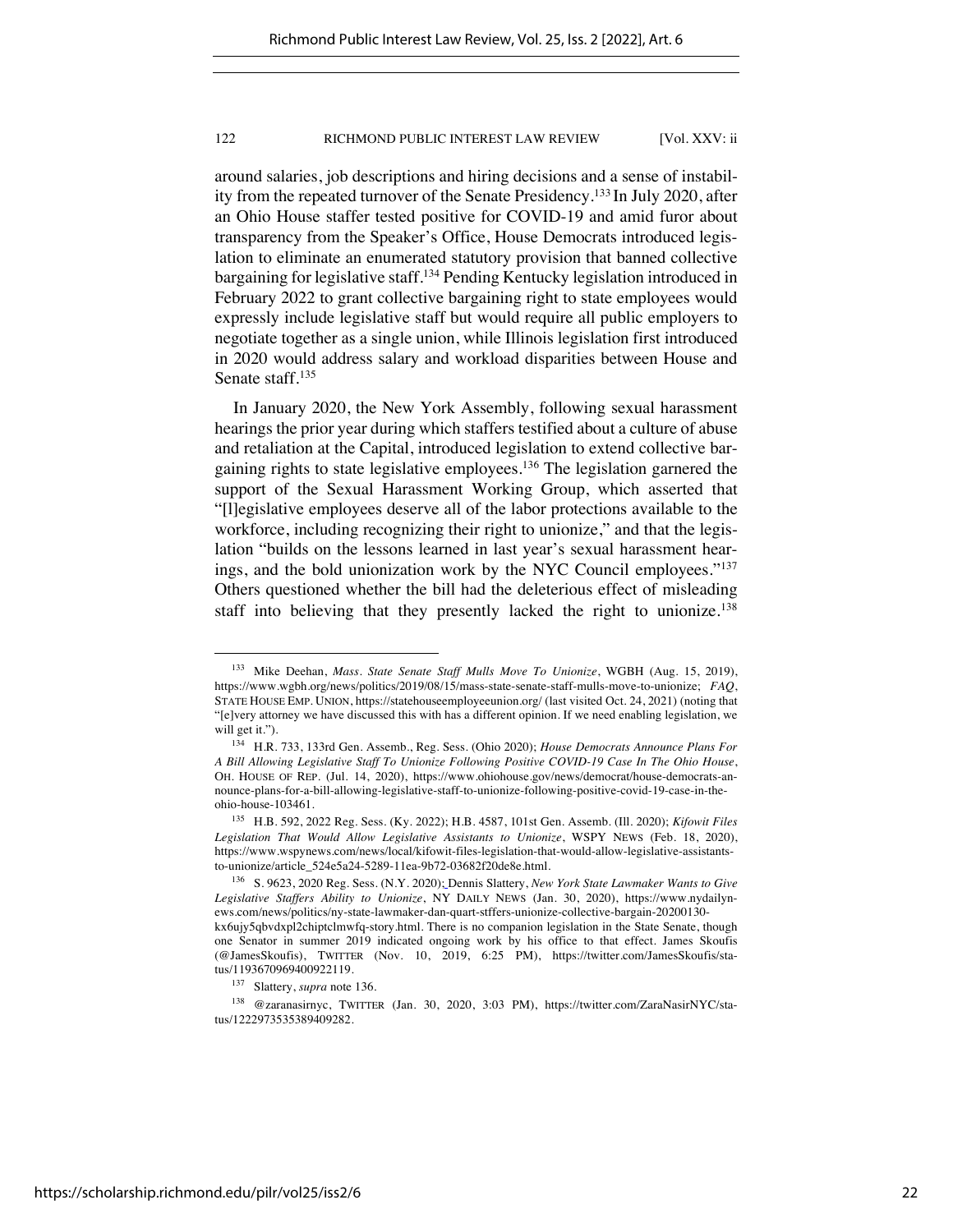Proponents, however, point to case law that obfuscated whether a legislator, the legislature, or the state is the ultimate employer for the purposes of civil rights and sexual harassment law.139

In New Hampshire, the state Supreme Court overturned a Public Employee Labor Relations Board determination that House permanent, full-time employees were "public employees" protected by the Public Employee Labor Relations Act.140 The Court concluded that

the legislature did not intend to include itself as a public employer for purposes of the Act" and that "without an explicit expression of intent, we will not assume that the legislature intended to surrender to the Governor the authority both to negotiate the terms and conditions of employment for its employees, and to exclusively represent it in negotiations with its employees.<sup>141</sup>

The petitioner was eventually elected to the NH Legislature and repeatedly introduced legislation to override the judgment.<sup>142</sup> As recently as 2018, his bill was decried by a House Committee as a "perennial attempt" unprompted by staff but rather "a solution looking for a problem " and which was "flawed in that it would take away the authority of the presiding officers to deal directly with hiring and firing."143 However, in 2019, both the Senate and House moved distinct bills covering nonpartisan employees.<sup>144</sup> Republican leadership opposed the legislation, arguing that "unionizing legislative staff will make it more difficult for our employees to effectively do their job" especially if the union endorses a candidate challenging an incumbent legislator or if the union endorsed a losing candidate and staff ended up working for their opponent.<sup>145</sup>

An impending signature from Washington Governor Jay Inslee may bring the first legislative victory for partisan statehouse employees in March 2022 after a tumultuous session. Legislation to extend collective bargaining rights

<sup>139</sup> Andrew Gounardes & Yuh-Line Niou, *What Albany's Sex Harassment Victims Deserve: Close Loophole That Blocks State Employees from Getting Justice in Court*, N.Y. DAILY NEWS (Feb. 7, 2020), https://www.nydailynews.com/opinion/ny-oped-what-albanys-sex-harassment-victims-deserve-

<sup>20200207-</sup>exck6xhrpfe5tdse76rzwo5bai-story.html. Chapter 139 of 2022 was signed on March 16, 2022, to close this loophole in the human rights law.

<sup>140</sup> Appeal of House Legislative Facilities Subcomm., 685 A.2d 910, 911 (N.H. 1996).

<sup>141</sup> *Id.* at 911–12.

<sup>142</sup> *See* H.B. 363-FN, N.H. Gen. Ct., 2020 Sess. (N.H. 2020); H.B. 1301-FN N.H. Gen. Ct., 2018 Sess. (N.H. 2018); H.B. 1405-FN, N.H. Gen. Ct., 1998 Sess. (N.H. 1998); *see also* H.B. 1432-FN, N.H. Gen. Ct., 2016 Sess. (N.H. 2016).

<sup>143</sup> *Hearing on H.B. 1301-FN Before the H. Comm. on Legis. Admin.*, 2018 Leg., 165th Sess. 20 (N.H. 2018) (statement of Rep. Sherman Packard, Member, H. Comm, on Legis. Admin.).

<sup>144</sup> N.H. SENATE, SENATE JOURNAL 248 (2019); N.H. HOUSE OF REPRESENTATIVES, HOUSE RECORD 56 (2020). As of March 26, 2022, Cushing had reintroduced the bill into the House of Representatives, but no Senate bill was presently active. H.B. 1041, N.H. Gen. Ct., 2022 Reg. Sess. (N.H. 2022).

<sup>&</sup>lt;sup>145</sup> Press Release, New Hampshire Senate Republican Office, Sen. Morse, French Oppose Anti-Worker Legislation Passed in Senate (Feb. 15, 2019).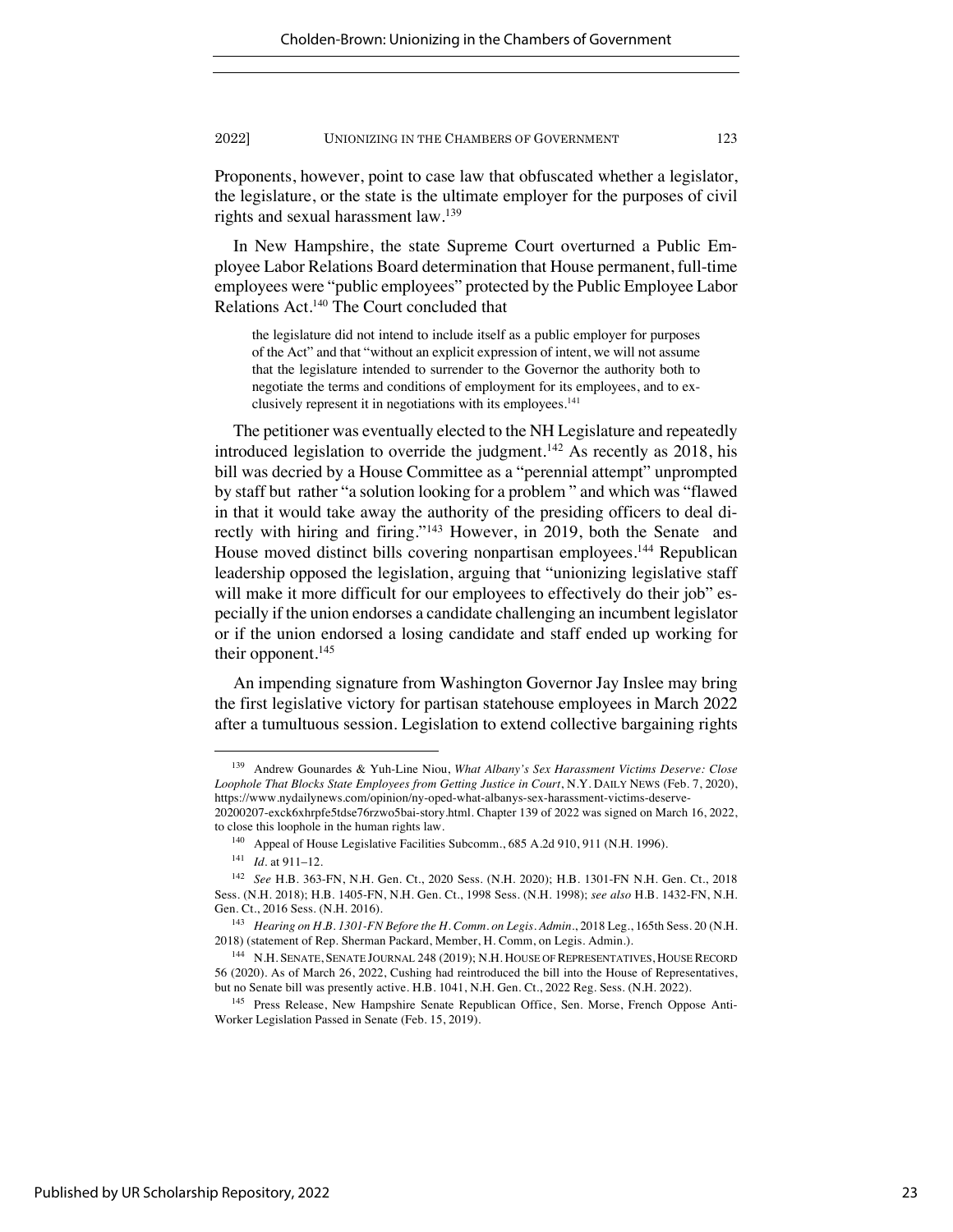to state legislative employees was first introduced in 2011, but languished until early 2022 when a House bill introduced in January garnered forty sponsors representing 70% of the House Democratic majority.146 However, the legislation failed to secure a floor vote by February 15, the deadline established for a bill could be passed in its chamber of origin accordingly to the session calendar, which was understood to doom its passage until 2023, when House and Senate leadership promised to take it up again.<sup>147</sup> In response to the failed legislative push, over 100 staff, who are organizing with IUPAT Local 116 but were prohibited from directly lobbying the legislature by ethics rules, staged a sick-out which drew the support of the Speaker and Majority Leader.<sup>148</sup> However, the sponsor was able to seize upon a loophole permitting legislation essential to the budget to be introduced after the February 15 deadline to submit a revised proposal which created labor relations office, a timeline for bargaining, and require interim work for legislation next year to grant legislative staffers bargaining rights that passed the House, 56-41, on March 1 and was adopted by the Senate on the last day of session March 10.149 The adopted legislation delayed bargaining an additional year beyond the initial proposal by obligating a newly created Office of State Legislative Labor Relations to study issues related to the implementation of bargaining and give a final report to the Legislature by Oct. 1, 2023.150 Such timeline would permit the Legislature to in the 2024 session pass additional legislation outlining the bargaining process recommended by the new office, though failure to do so would allow staffers' bargaining rights to go into effect automatically on May 1, 2024, with the collective bargaining agreement taking effect on July 1, 2025.151

Each bill responds uniquely to state-specific circumstances. In Minnesota, state employees are legislatively split into 17 bargaining units along

<sup>146</sup> H.B. 2041, 2011 Reg. Sess. (Was. 2011); Austin Jenkins, *Washington Legislative Staffers Stage Sick-Out After Unionization Bill Dies*, NORTHWEST NEWS NETWORK (Feb. 16, 2022), https://www.nwnewsnetwork.org/2022-02-16/washington-legislative-staffers-stage-sick-out-after-unionization-bill-dies.

<sup>147</sup> *Id.*

<sup>148</sup> Jenkins, *supra* note 146; Reid Wilson, *Washington State Legislative Staff Stage Sick-Out Over Labor Organizing Bill*, THE HILL (Feb. 6, 2022), https://thehill.com/homenews/state-watch/594602-washington-state-legislative-staff-stage-sick-out-over-labor-organizing; International Union of Painters and Allied Trades (@GoIUPAT), TWITTER (Jan. 11, 2022, 12:14 PM), https://twitter.com/GoIUPAT/status/1480951282101891075.

<sup>149</sup> Brett Davis, *How Washington's Legislative Unionization Bill Passed, After Initial Defeat*, LONGVIEW NEWS-J. (Mar. 14, 2022), https://www.news-journal.com/how-washingtons-legislative-unionization-bill-passed-after-initial-defeat/article\_f541b287-01bc-5e20-817e-d9fd87d18eaf.html.

<sup>&</sup>lt;sup>150</sup> Janey Valentine, Washington Legislature Considers Collective Bargaining for Legislative Staff, BALLOTPEDIA NEWS (Feb. 25, 2022), https://news.ballotpedia.org/2022/02/25/washington-legislatureconsiders-collective-bargaining-for-legislative-staff/.

<sup>151</sup> H.B. 2124, 2022 Reg. Sess. (Wash. 2022).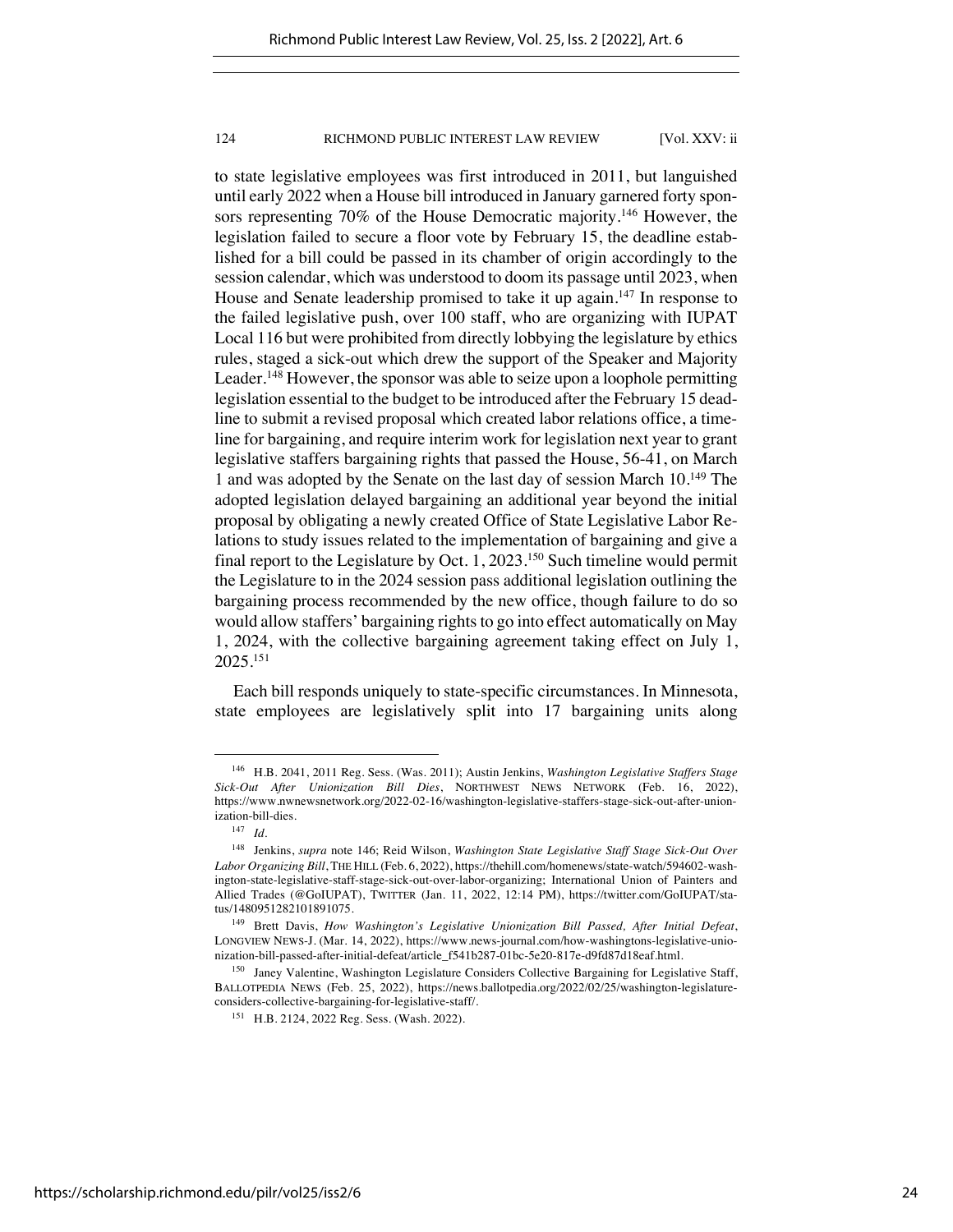occupational lines, so the proposed legislation would create two units: one for legislative employees of support, administrative, technical, and security employees ("Legislative Unit") and a second one for professional employees ("Legislative Professional Employees Unit").152 Meanwhile, while in Washington, the proposed legislation would provide collective bargaining rights without "lumping them into civil service law, which would be like trying to fit a square peg into a round hole."153

# *B. Municipal Efforts*

While several states have expressly excluded legislative staff from collective bargaining statutes, such blanket carveouts are less common in municipal labor relations schemes. Recently, greater unionization success has been witnessed amongst political subdivisions, with legislative staff unionizing in at least six municipal legislative bodies, half of them in the last two years.<sup>154</sup>

In August 2019, the three members of the staff of Denver District 10 Council Member Chris Hinds, who himself had joined the union prior to his election, joined the International Brotherhood of Teamsters, Local 17 to secure "salary protections and an above-standard sexual harassment policy."<sup>155</sup> In California, legislative staffers in both San Francisco and Oakland are members of citywide unions.<sup>156</sup> However, in Oakland, while Council staff have negotiated some special provisions, such as the provision of food to staff when the Members are provided with meals at closed session meetings, professional staff are not entitled to various protections of the citywide contract

<sup>152</sup> S.F. 1075, 91st Leg. (Minn. 2019).

<sup>153</sup> Jan. 29, 2019 House Labor & Workplace Standards Committee at 47:13, https://www.tvw.org/watch/?eventID=2019011305.

<sup>&</sup>lt;sup>154</sup> The most recent interaction of the HOPE ASCME Local 123 collective bargaining agreement covering City of Houston employees now covers Council employees. 2021 MEET AND CONFER AGREEMENT BY AND BETWEEN THE HOUSTON ORGANIZATION OF PUBLIC EMPLOYEES AND THE CITY OF HOUSTON 28 (2021), https://afscmeatwork.org/system/files/2021\_hope\_meet\_and\_confer\_agreement.pdf; HOPE AFSCME LOCAL 123 CONSTITUTION AND BYLAWS 2 (2009), https://www.hopetx.org/system/files/hope-constitution-and-bylaws-revised.pdf (including City Council in Downtown District). *But see* MEET AND CONFER AGREEMENT BY AND BETWEEN THE HOUSTON ORGANIZATION OF PUBLIC EMPLOYEES AND THE CITY OF HOUSTON 3 (2011), http://www.houstontx.gov/hr/files/employee-relations/HOPE%20Final.pdf (agreement excluding the Council).

<sup>155</sup> Andrew Kenney, *Denver Councilman's Staff of 3 Unionizes in Small Victory for Teamsters*, DENVER POST (Aug. 6, 2019), https://www.denverpost.com/2019/08/06/denver-council-union-teamsters-17/; Press Release, Int'l Brotherhood of Teamsters, Denver City Council Office Employees Join Teamsters (Aug. 6, 2019), https://teamster.org/2019/08/denver-city-council-office-employees-join-teamsters/.

<sup>156</sup> *1835 Legislative Assistant*, DEP'T OF HUM. RES. CLASSIFICATION & COMP. DATABASE, http://citidex.sfgov.org/cgi-bin/dhr/findClass.cgi?MyID=1835; AGREEMENT BETWEEN AND FOR THE CITY AND COUNTY OF SAN FRANCISCO AND IFPTE LOCAL 21, AFL-CIO 2, https://sfdhr.org/sites/default/files/documents/MOUs/Local-21-MOU-2019-2022.pdf; MEMORANDUM OF UNDERSTANDING BETWEEN CITY OF OAKLAND AND INTERNATIONAL FEDERATION OF PROFESSIONAL & TECHNICAL ENGINEERS 2–3, 105, 111, https://cao-94612.s3.amazonaws.com/documents/oak070598.pdf.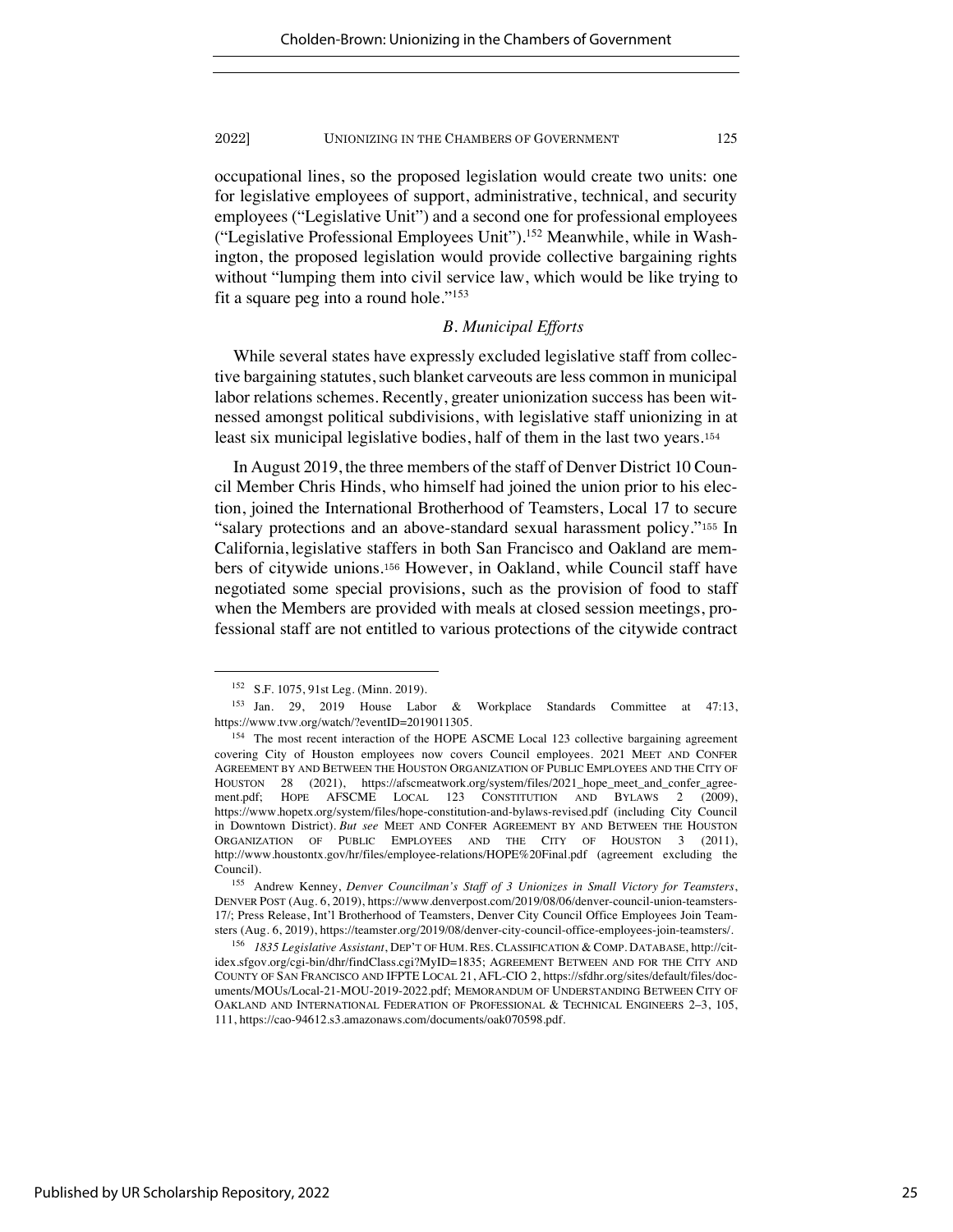including salary steps, overtime, hours of work and just cause protections.<sup>157</sup> The Oakland aides are not permitted in closed session, nor are they privy to either confidential or closed session materials.<sup>158</sup> On September 24, 2019, SEIU Local 1021 submitted a petition to add the Legislative Aides employed by the Berkeley City Council to its Community Services Unit.<sup>159</sup> On October 25, 2019, the City notified the union that, though it was unclear whether the aides were managerial or confidential employees excluded from coverage, it would not oppose the petition for certification.<sup>160</sup> Accordingly, on December 2, 2019, the Berkeley Personnel Board officially accepted their accretion with a modification maintaining their at-will employment status.<sup>161</sup>

On November 18, 2019, New York City Council ("Council") staff announced the creation of a new labor union, the Association of Legislative Employees ("ALE") and the launch of a card campaign across the 900 Council employees.162 Organizers attributed the formation of ALE to avoiding conflicts of interest with existing public-sector unions, which considered the potential unit "politically risky."163 Unionization efforts by Council staff date to at least 1978, and in the mid-2000s, a nascent effort went as far as producing buttons and a logo.164 However, the current endeavor found its roots in direct activism in 2016, when Council aides held a silent protest as the Council boosted Members' salaries without commensurate guaranteed raises for staff.165 The movement then intensified in the wake of the suspension, rather than expulsion, of Council Member Andy King in October 2019, after his second substantiated case of staff harassment.<sup>166</sup> In January 2020, following

<sup>157</sup> MEMORANDUM OF UNDERSTANDING, *supra* note 156 at 2–3, 105, 111.

<sup>158</sup> BERKELEY PERS. BD., DEC. 2, 2019 COMMISSION PACKET 33, https://www.cityofberkeley.info/uploadedFiles/Human\_Resources/Commissions/Commission\_for\_Personnel\_Board/December%202019%20Personnel%20Board%20Packet.pdf.

<sup>159</sup> *Id.*

<sup>160</sup> *Id.*

<sup>161</sup> CITY OF BERKELEY, DECEMBER 2, 2019 PERSONNEL BOARD MINUTES 1–2 (2019), https://www.cityofberkeley.info/uploadedFiles/Human\_Resources/Commissions/Commission\_for\_Personnel\_Board/Minutes%202019-12-02%20(final).pdf.

<sup>162</sup> *Association of Legislative Employees (ALE) Becomes Largest Legislative Staff Union in the Nation*, UNITED WE BARGAIN (Aug. 26, 2021), https://www.nyccouncilunion.com/press.

<sup>163</sup> Kathleen Culliton, *Council Staffers Launch Union Efforts*, PATCH (Nov. 18, 2019), https://patch.com/new-york/new-york-city/council-staffers-launch-union-efforts.

<sup>164</sup> Kathleen Cudahy (@KathleenCudahy), TWITTER (Nov. 18, 2019, 12:15 PM), https://twitter.com/KathleenCudahy/status/1196477002351611906; Mike Schnall (@MikeSchnall), TWITTER (Nov. 16, 2019, 7:47 AM), https://twitter.com/mikeschnall/status/1195684909303697409.

<sup>165</sup> Bob Hennelly, *DC 37 Looks to Organize City Council Staffers*, THE CHIEF LEADER (Nov. 8, 2019), https://thechiefleader.com/news/open\_articles/dc-37-looks-to-organize-city-council-staffers-freearticle/article\_6c71a6e8-0178-11ea-af02-0f87d15afb41.html.

<sup>166</sup> *Letter to Speaker Johnson and the New York City Council from Staff*, MEDIUM (Nov. 1, 2019), https://medium.com/@nyccouncilstaff/open-letter-to-speaker-johnson-and-the-new-york-city-councilfrom-staff-a55c522ba4cc; Harassment Free NYCC (@HarassFreeNYCC), TWITTER (Sept. 30, 2020, 1:20 PM), https://twitter.com/HarassFreeNYCC/status/1311355277933936648.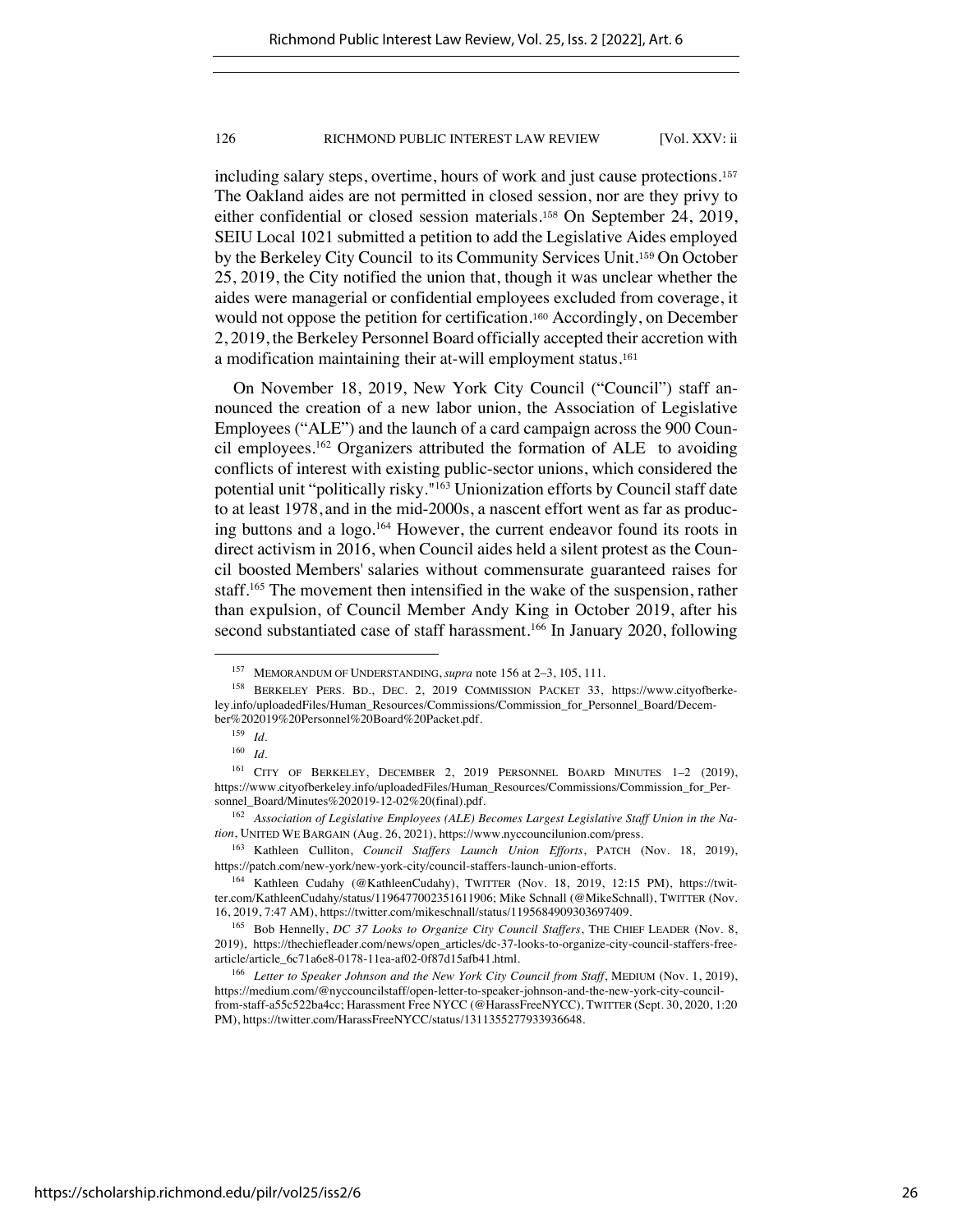a shift in strategy, ALE representatives achieved majorities amongst Councilmanic Aides and non-supervisory titles within the Council Finance Division, whose approximately 450 combined staff represented just over half of total Council employees, and formally requested voluntary recognition.<sup>167</sup> In December 2020, the 23 staff in Finance titles secured voluntary recognition.168 After the union refreshed membership cards which had lapsed due to coronavirus-related delays, the Council adopted an April 2021 resolution authorizing the Speaker to recognize the Council Member staff with final certification secured in August.<sup>169</sup>

# **CONCLUSION**

The recently voluntary recognition campaigns, which created units of a previously unseen scale, provide myriad strategic questions and somewhat fewer answers for staff seeking to initiate their own efforts and legislative bodies contending with the legal framework and logistics of such requests. As additional media attention places a spotlight on these efforts, and with the potential for the 2020 census to restructure local legislatures across the country, all should prepare for future creative entries into this space, whether with or ongoing legislative efforts.170

While it might be assumed that certain institutional or statutory conditions would provide a shared context for the emergence of legislative bargaining, the small universe of attempts to date suggest that success is largely a function of the shear strength of an assurgent left and a collective response to societally prevalent harassment, but otherwise devoid of pattern. While the temporal proximity of the Berkeley, Denver, Delaware, and New York City efforts was attributable to nothing more than happenstance and a national resurgence of interest in public sector labor activism, the successful campaigns in Colorado and Oregon drew upon the pitfalls and public discourse of these predecessors to achieve unique measures of success. This twelve-month doubling of the unionized legislative bodies nationwide offers an opportunity to reflect upon a set of existentially distinct approaches to a common goal within an equal number of distinct legal and administrative contexts.

<sup>167</sup> Samar Kurshid, *City Council Staff Union Expects Recognition and Start to Contract Bargaining 'Soon'*, GOTHAM GAZETTE (July 30, 2020), https://www.gothamgazette.com/city/9633-new-york-citycouncil-staff-union-recognition-collective-bargaining.

<sup>168</sup> Sydney Pereira, *City Council Staff Union Becomes First Legislative Union in NY State*, GOTHAMIST (Dec. 17, 2020), https://gothamist.com/news/city-council-staff-union-becomes-first-legislative-union-ny-state.

<sup>169</sup> Jeff Coltin, *New York City Council Aides Are Officially Unionized, After 21-Month Campaign*, CITY & STATE N.Y. (Aug. 22, 2021), https://www.cityandstateny.com/politics/2021/08/new-york-citycouncil-aides-are-officially-unionized-after-21-month-campaign/184742/.

<sup>170</sup> *See, e.g.*, N.J. REV. STAT. § 40-69A-60.5 (setting the number of legislative staff permitted by the municipal population).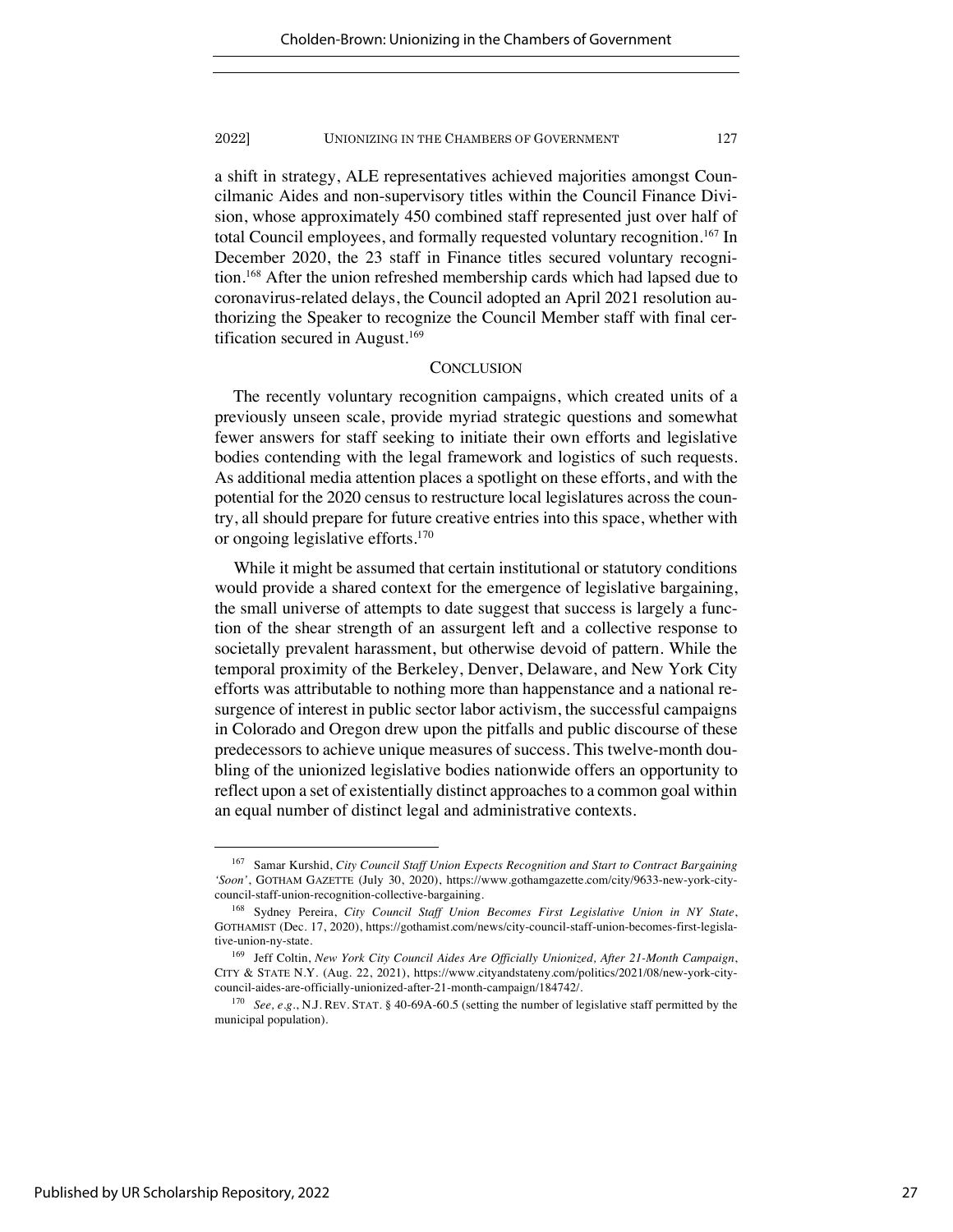Perhaps most notably, such organizing attempts have largely developed independently from local legal change. Only in Washington was an organizing campaign directly tied to legislative change; while legislation was enacted in Maine, no certification was filed for six years after the bill's passage. Rather, anecdotal evidence would suggest that prior involvement in new forms of labor organizing or through assurgent political activist fora represent the sole common thread tying together the fortuitous, shared timing. Indeed, nearly two decades lapsed between the recognition of the Maine statehouse unions and the next non-municipal attempt at Legislative Hall in Dover. In a rebuke to the skeptics who contend that legislative staff joining existing labor organizations would present conflicts of interest—less than half the organizing efforts forewent joining an extant union. It is perhaps not surprising to the casual observer that each request for recognition as a bargaining unit was directed toward a Democratic Party-controlled legislature.<sup>171</sup>

Logistical hurdles may proliferate depending on the institutional structure, geography and targeted job titles of the legislative body to be organized. Of the six cities with organized Councils, the size of the unit ranges from three in Denver, where the Teamsters represent one of thirteen offices, to approximately 450 in New York City, where ALE represents all fifty-one member offices and a central Council division. In New York City, while the Finance titles organized all represented staff in a single building, the Councilmanic Aide title encompassed more than fifty job sites across the city, and an attempt to organize member staff in a statehouse could require a bargaining unit to organize across hundreds of miles. Maintaining a shared identity across such a distance, let alone creating opportunities for meaningful participation in contract negotiation or enforcement or substantive support during grievance processes, requires intensive introspection and strategizing. While in Denver, staff elected to organize within a single member office, the legality of such an approach is tenuous in other jurisdictions and must be weighed against the administrative burden of numerous micro-unit negotiations. The high turnover rate inherent to the job, in contrast with many other publicsector workers who may spend their entire careers with a single government agency, increases the stakes for these scale determinations. Staff are often not in their positions long enough to get a unified campaign going, fail to perceive a long-term benefit,172 and can require frequent re-enrollment or decertification.

Another potential issue raised by the multi-member nature of the

<sup>&</sup>lt;sup>171</sup> While the Republicans control the Colorado Senate, PWG operates as a minority union.

<sup>172</sup> Rebecca C. Lewis, *New York City Staff Unionization Bid Could be Gamechanger*, CITY & STATE (Nov. 20, 2019), https://www.cityandstateny.com/politics/2019/11/the-new-york-city-council-staff-unionization-bid-could-be-a-game-changer/176691/.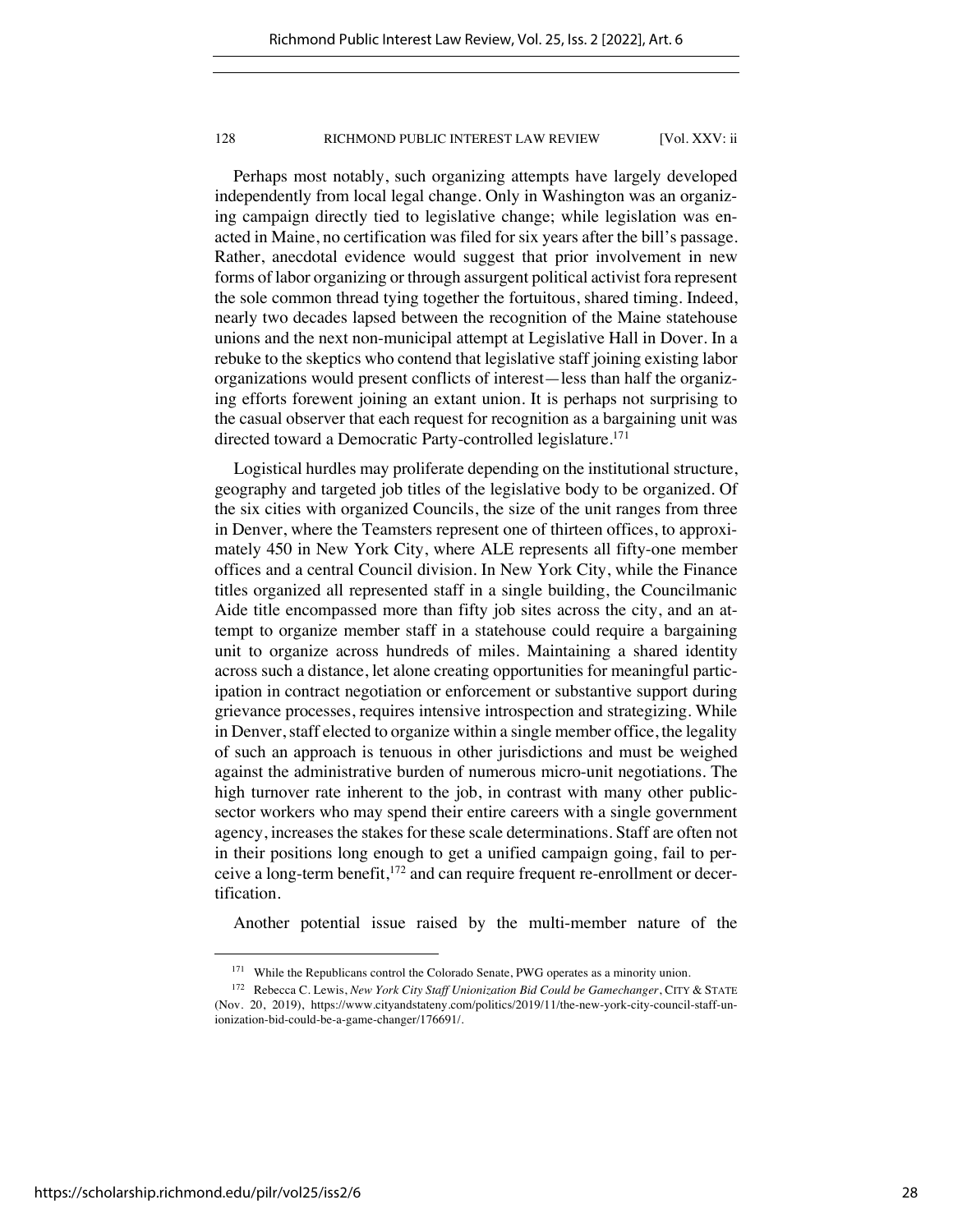legislatures is who and how determinations are made on their behalf of them as a single employer under the respective law. While in Maine, the Legislative Council handles collective bargaining negotiations on behalf of the institutions, $173$  the role of individual members of the body who are the direct, if not legally ultimate, employers of staffers versus the authority vested in the internally elected presiding officer remains an open question as potentially larger units seek to organize.<sup>174</sup> While many proposals have sought to integrate legislative staff into existing public-sector employee unionization regimes directly, others like the California legislation have proposed bespoke rules or regulations.

In localities where the statehouse may dictate many aspects of legislative staff compensation or employment status, an evaluation of whether unionization is nonetheless valuable can be highly case-specific. Absent the ability to bargain for wages, a calculus of the comparative value of dues dollars to achievable grievance or other limited reforms may in some municipalities obviate against organizing. Efforts to expand to certain municipalities were ultimately abandoned due to state statutes that established at-will status for legislative employees and governed permissible wage ceilings.

The COVID-19 pandemic and the uneven implementation of telecommuting policies and other safeguards only heightened staff calls for a collective voice that could advocate on their behalf. While the public health crisis delayed public movement on the already underway NYC, Colorado, and Delaware negotiations and posed unique hurdles to wet-signature requirements for unions collecting cards, the switch to digital platforms proved conducive for additional conversations in and amongst staff at different stages of organizing. As we enter the third year of a pandemic that continues to destabilize traditional workplaces, additional efforts, drawing inspiration and lessons from existing units, will continue to appear and contribute in yet another unique manner to this still-emergent area of public sector organizing.

<sup>173</sup> *See Meeting Summary of January 24, 2008 Meeting of Legislative Council of 123rd Maine State Legislature*, 123 Sess. 11 (Me. 2008), https://legislature.maine.gov/doc/548.

<sup>174</sup> N.Y.C. Council Res. 1608-2021 (N.Y. 2021). *See also Meeting Summary of January 24, 2008 Meeting of Legislative Council of 123rd Maine State Legislature*, 123 Sess. 11 (Me. 2008), https://legislature.maine.gov/doc/548.